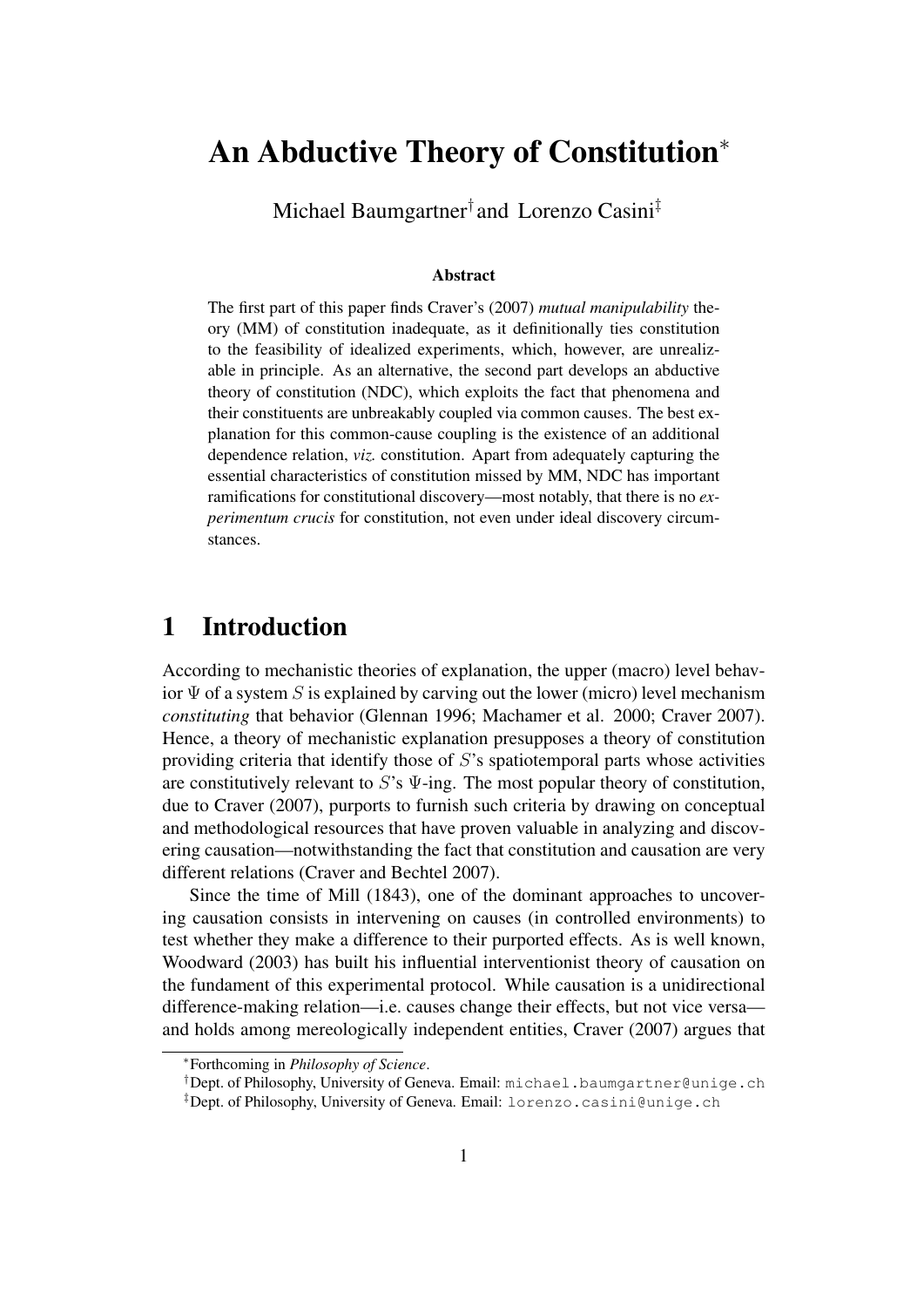constitution is a bidirectional or mutual difference-making relation among wholes and some of their spatiotemporal parts. Correspondingly, he proposes a theory of constitution that adds a parthood and a mutuality tweak to Woodward's interventionist theory of causation. Subject to Craver's [\(2007,](#page-19-0) 153) *mutual manipulability* theory (MM), the behavior  $\Phi$  of a spatiotemporal part X of S constitutes S's  $\Psi$ ing iff it is possible to (ideally) intervene (from the bottom up) on  $X$ 's  $\Phi$ -ing such that S's  $\Psi$ -ing changes, and (from the top down) on S's  $\Psi$ -ing such that X's  $\Phi$ -ing changes. Craver claims that MM provides an adequate analysis of constitution and that it furnishes a solid foundation for evidence-based constitutional discovery.

The first part of this paper takes issue with both of these claims  $(\S2)$  $(\S2)$ . MM is far from providing an adequate analysis of constitution, as it is in fact inapplicable to the very structures it is designed to account for. MM definitionally ties constitution to the feasibility of idealized experiments. Such experiments are, however, unrealizable *in principle*. Macro-level phenomena and their constituents are so tightly intertwined that they can only be manipulated via common causes (cf. [Baumgartner and Gebharter 2015\)](#page-18-0). Furthermore, less rigorous but feasible experimental setups inevitably generate confounded data that systematically underdetermine the inference to constitutive relations. Hence, MM cannot possibly ground a viable methodology for constitutional discovery.

Since constitution is a non-causal form of dependence—as commonly assumed in mechanistic theorizing—one cannot simply tweak a successful account of causation to obtain a successful account of constitution. Rather, constitution must be defined within a theoretical framework that reflects its distinctly noncausal nature. Furthermore, the inference to constitution can neither in theory nor in practice proceed along the lines of the inference to causation. The main reason is that, while there exist ideal experimental designs allowing for the generation of unconfounded data that conclusively establish the existence of causal relations, no such experimental designs exist for the inference to constitution. Even data generated under ideal discovery circumstances can always equivalently be accounted for in terms of a model that features constitutive dependencies and a model without any such dependencies. Hence, the inference to constitution is inherently underdetermined by experimental evidence (§[3\)](#page-7-0).

As an alternative to MM, the second part of the paper then develops an abductive theory of constitution, which exploits the fact that phenomena and their constituents are unbreakably coupled via common causes (§[4\)](#page-11-0). The existence of an additional dependence relation, *viz.* constitution, is the *best explanation* for this unbreakable common-cause coupling. Hence, pace Craver, the defining feature of constitution is not the *possibility* of top-down and bottom-up interventions on a mechanism and the *existence* of corresponding (mutual) difference-making scenarios, but the *impossibility* of such interventions and the *nonexistence* of such difference-making scenarios.

c Philosophy of Science 2016 – preprint (not copyedited or formatted) – please use DOI when citing/quoting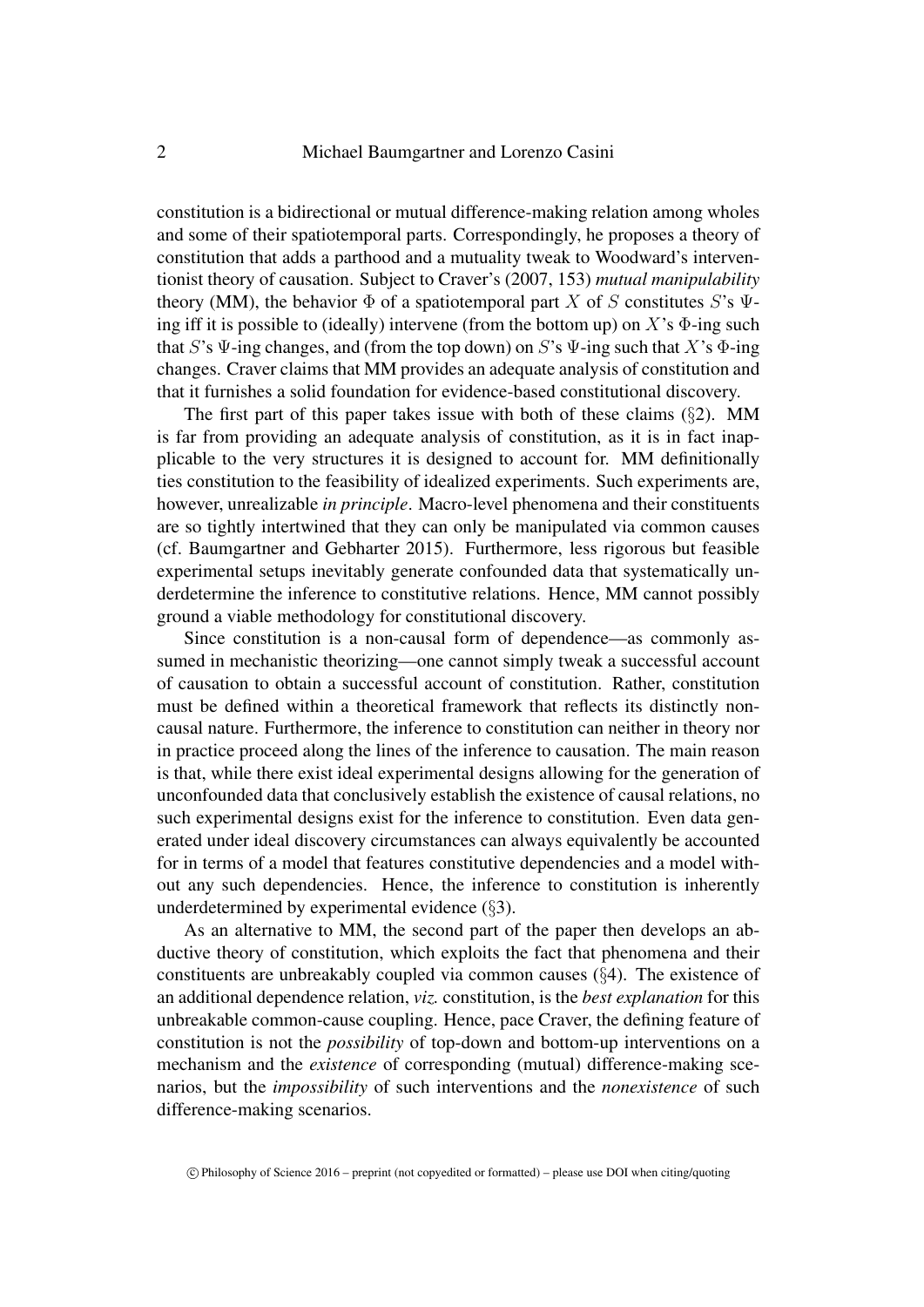Our abductive theory has important ramifications for the inference to constitution that any experimental method of constitutional discovery has to take into account  $(\xi 5)$  $(\xi 5)$ . In particular, to establish constitutive dependencies, it does not suffice to wiggle the macro level of a mechanistic system such that the micro level changes and vice versa—as stipulated by MM. Rather, an extended series of experiments is needed that explore the whole space of possible ways of *breaking* the coupling of macro and micro levels. Only if all of these tests are *unsuccessful*, an inference to constitution is warranted. Moreover, in light of its inherent empirical underdetermination, such an inference is ultimately grounded in pragmatic considerations concerning explanatory power, and is not forced upon the modeler by the evidence.

### <span id="page-2-0"></span>2 Inadequacy of MM

Before reviewing Craver's MM, we must render transparent two crucial background assumptions of our argument and introduce our notation.

According to the first assumption, which is compellingly substantiated by [Craver and Bechtel \(2007\)](#page-19-3), constitution must be sharply distinguished from causation. Causation holds among mereologically independent entities such that causes temporally precede their effects, and it is a unidirectional form of dependence in the sense that effects depend on their causes but not vice versa. By contrast, constitution holds among wholes and their parts, $<sup>1</sup>$  $<sup>1</sup>$  $<sup>1</sup>$  that is, among spatiotemporally</sup> overlapping entities, and it is bidirectional in the sense that parts depend on the wholes and vice versa. Although some authors are skeptical of the distinction between causation and constitution (e.g. [Ross and Ladyman 2010;](#page-19-6) [Leuridan 2012\)](#page-19-7), the distinction is standardly accepted by representatives of theories of mechanistic explanation. As this is the theoretical context of our paper, we shall subsequently assume that constitution is a distinctly non-causal form of dependence.

The second assumption likewise belongs to the canon of mechanistic theorizing; it states that the relation between a mechanism's upper and lower level is to be analyzed in terms of non-reductive supervenience [\(Glennan 1996,](#page-19-1) 61-62; [Eronen 2011,](#page-19-8) ch. 11). More specifically, relative to a given a mechanistic organization of the constituents, phenomena supervene on their constituents, meaning that every change in a phenomenon is necessarily accompanied by a change in

 $\degree$  Philosophy of Science 2016 – preprint (not copyedited or formatted) – please use DOI when citing/quoting

<span id="page-2-1"></span><sup>&</sup>lt;sup>1</sup>Although the relation of parthood raises numerous metaphysical questions, authors working on mechanistic explanation typically sidestep the topic [\(Harbecke 2010](#page-19-9) is a commendable exception), as they employ a metaphysically "thin" notion of parthood. This notion—which we shall employ, too—is the notion of containment in a phenomenon's spatiotemporal extension, a notion formally defined by the axioms of *Ground Mereology* (Casati and Varzi [1999,](#page-18-1) ch. 3).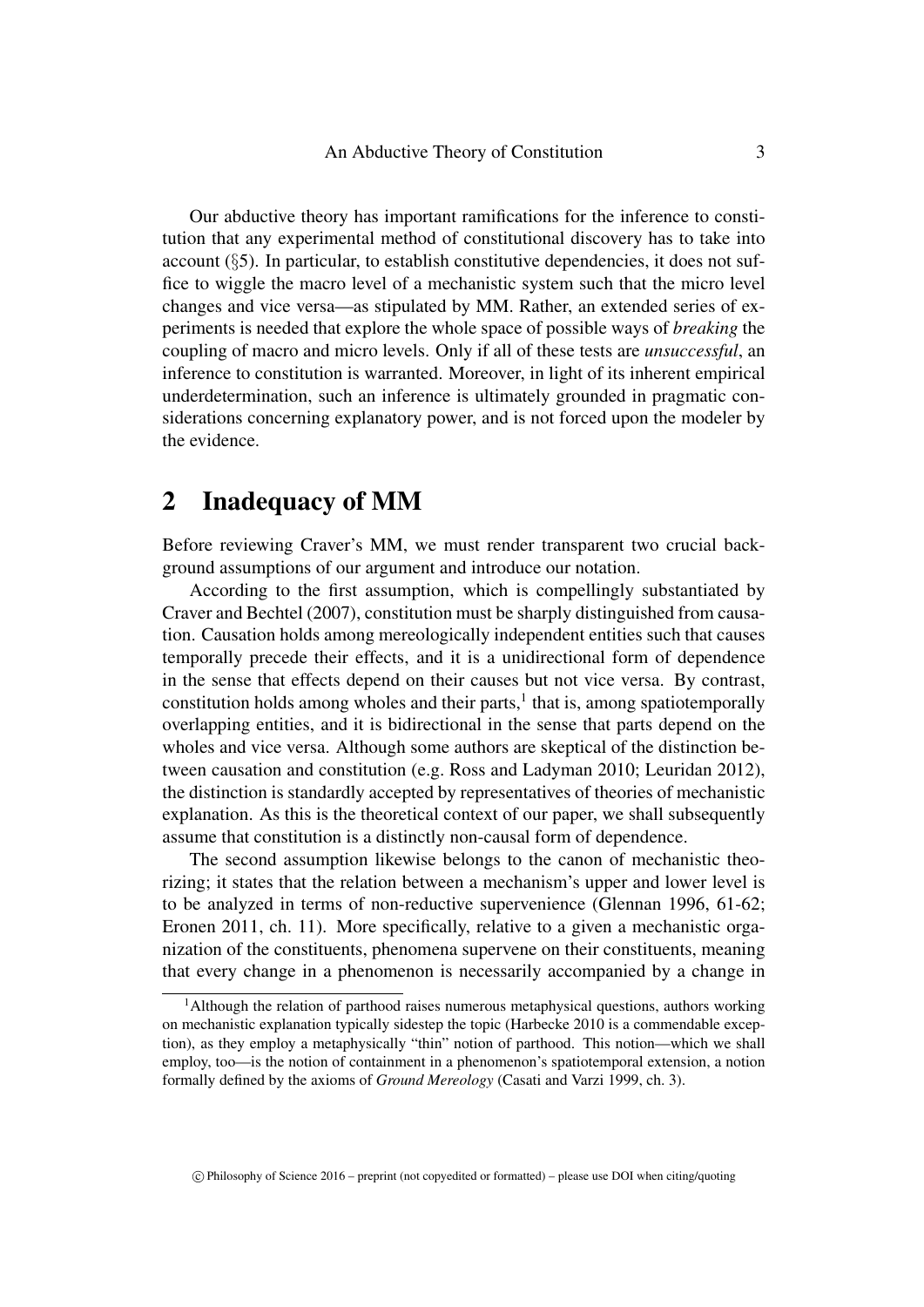<span id="page-3-0"></span>

**Figure 1:** An example of a phenomenon  $\Psi_2$  with three constituents,  $\Phi_2$ ,  $\Phi_3$  and  $\Phi_6$ , and two non-constituting parts,  $\Phi_4$  and  $\Phi_5$ . Dashed lines represent constitution, directed edges symbolize causation, and the dotted lines stand for spatiotemporal overlap.

its constituents [\(Craver 2007,](#page-19-0) 153). Moreover, phenomena are not reducible—in particular, not identical—to their constituents.

Phenomena and their constituents are types of behavior exhibited by specific entities on macro and micro levels, respectively. To represent such behaviors, we adopt the following notational conventions. Entities on macro levels are represented by individual constants  $S$ ,  $S_1$ ,  $S_2$ , etc., and macro behaviors by variables  $\Psi$ ,  $\Psi_1$ ,  $\Psi_2$ , etc. Micro-level entities are symbolized by X,  $X_1$ ,  $X_2$ , etc., and micro behaviors by variables  $\Phi$ ,  $\Phi_1$ ,  $\Phi_2$ , etc. [\(Craver 2007,](#page-19-0) 153-60). Moreover, we refer to the behaviors of specific entities—S's  $\Psi$ -ing or X's  $\Phi$ -ing—by means of *specific* variables— $\Psi(S)$  and  $\Phi(X)$ . Contrary to generic variables, which represent behaviors as exhibited by any entities, specific variables represent behaviors of specific entities [\(Spohn 2006\)](#page-19-10). For instance,  $\Phi(X) = \phi_i$  means that entity X exhibits the behavior  $\phi_i$ . As we—like Craver—are only concerned with behaviors of specific entities, we can dispense with generic behavioral variables altogether, which, in turn, allows us to treat the specificity of specific variables implicitly, and to abbreviate our notation by simply writing  $\Psi$  for  $\Psi(S)$  and  $\Phi$  for  $\Phi(X)$ .

Phenomena typically have a multitude of spatiotemporal parts, only a proper subset of which are constitutively relevant to them. Likewise, they tend to be involved in manifold causal interactions with non-constituents. Figure [1](#page-3-0) provides an illustration: the phenomenon  $\Psi_2$  in the macro-level ellipse has five parts in the micro-level ellipse; only three of them, *viz*.  $\Phi_2$ ,  $\Phi_3$ , and  $\Phi_6$ , are constituents of  $\Psi_2$ ; both the phenomenon and its constituents are involved in numerous interand intra-level causal relationships. That abstract structure can, for instance, be interpreted in terms of the mechanism underlying a cruising car, such that  $\Psi_2$  represents the phenomenon of the cruise,  $\Phi_2$  the running engine,  $\Phi_3$  the transmission of momentum to the axle, and  $\Phi_6$  the turning wheels. Moreover, the car has two parts that are not constitutively relevant to its movement, *viz.* the air conditioning,  $\Phi_4$ , which is also operated by the engine, and the ashtray,  $\Phi_5$ , which is causally detached from the causal mechanism constituting the car's cruise. The purpose

c Philosophy of Science 2016 – preprint (not copyedited or formatted) – please use DOI when citing/quoting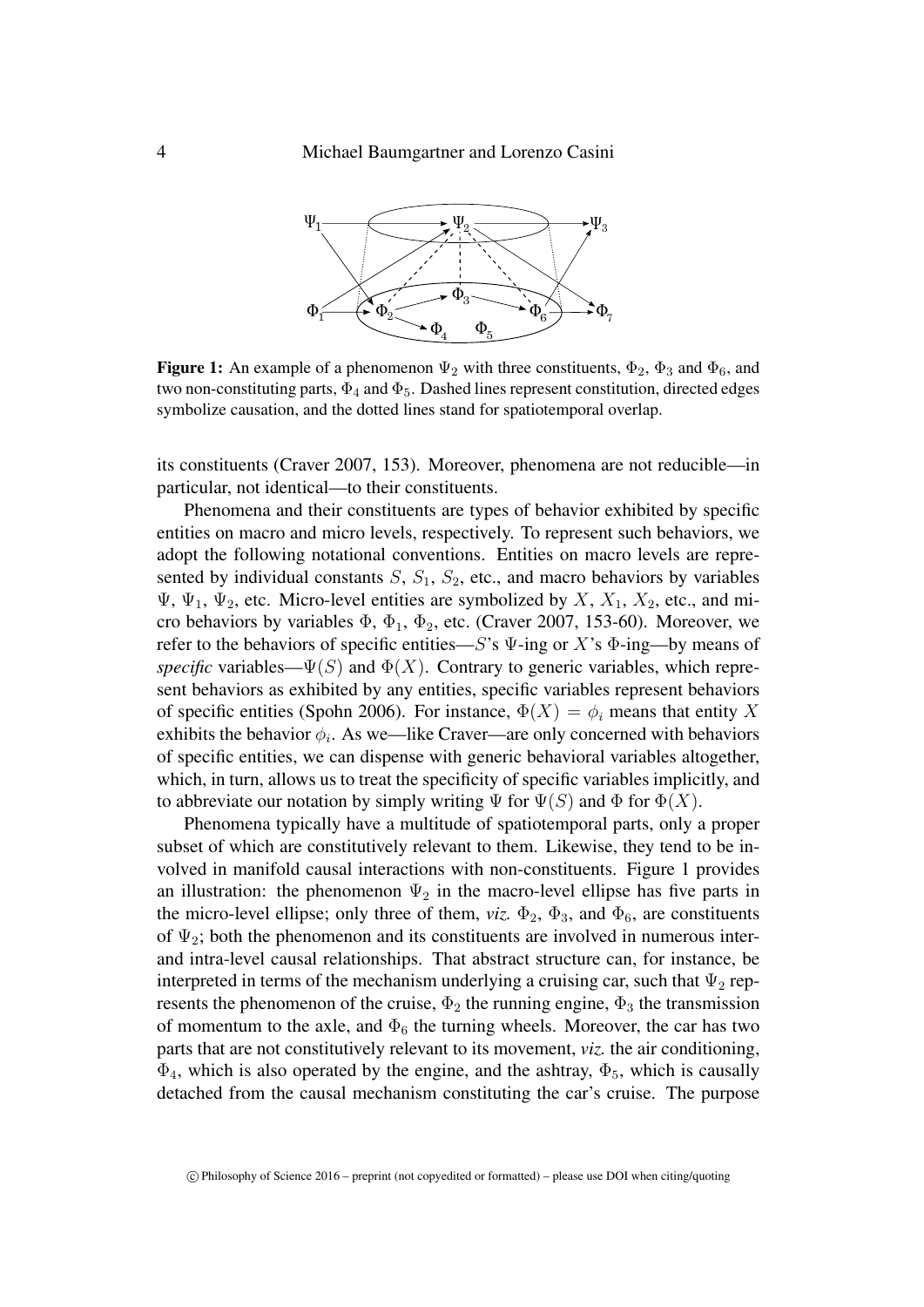of a theory of constitution is to provide criteria that distinguish constituents from non-constituting parts and from their causes and effects.

According to Craver's [\(2007\)](#page-19-0) MM, constitution is a difference-making relation that is adequately analyzed by suitably supplementing the resources of the currently most popular difference-making theory of causation: Woodward's [\(2003\)](#page-19-5) interventionism. In a nutshell, interventionism stipulates that a variable  $\mathcal X$  is a cause of another variable  $Y$  iff it is possible to (ideally) intervene on  $X$  in such a way that  $Y$  changes, when all off-path causes of  $Y$  are fixed (cf. [Woodward 2003,](#page-19-5) 59).[2](#page-4-0) As constitution, contrary to causation, is a bidirectional dependence relation among parts and wholes, unidirectional manipulability as in interventionism does not suffice to establish constitutive relevance. Therefore, Craver adds a parthood and a mutuality constraint: constituents are spatiotemporal parts of phenomena and both are mutual difference-makers of each other. More explicitly:

[...] to establish that X's  $\Phi$ -ing is relevant to S's  $\Psi$ -ing [where X is a spatiotemporal part of  $S$ ] it is sufficient that one be able to manipulate S's  $\Psi$ -ing by intervening to change X's  $\Phi$ -ing (by stimulating or inhibiting) and that one be able to manipulate X's  $\Phi$ -ing by manipulating S's  $\Psi$ -ing. To establish that a component is irrelevant, it is sufficient to show that one cannot manipulate S's  $\Psi$ -ing by intervening to change X's  $\Phi$ -ing and that one cannot manipulate X's  $\Phi$ -ing by manipulating S's  $\Psi$ -ing. [\(Craver 2007,](#page-19-0) 159)

MM provides a sufficient condition for constitutive relevance and a sufficient condition for constitutive irrelevance, which jointly amount to a sufficient and necessary condition for constitutive relevance—that is, to a complete definition of constitution.[3](#page-4-1) The core notion in its definiens is the modal notion of *manipulability*, which [Craver \(2007,](#page-19-0) §4.8.3) cashes out in terms of the existence of a possible ideal intervention as defined by [Woodward \(2003,](#page-19-5) 98). An *ideal intervention* on Ψ with respect to Φ is a variable  $\mathcal{I}_{\Psi}$  taking one of its values,  $\mathcal{I}_{\Psi} = i_n$ , and thereby *surgically* fixing the value of  $\Psi$  without having an impact on  $\Phi$  that is not mediated via  $\Psi$  and without being correlated with any other (off-path) causes of  $\Phi$ . In sum, MM amounts to the following (where the specificity of the variables is made explicit):

<span id="page-4-2"></span>(MM)  $\Phi(X)$  is constitutively relevant to  $\Psi(S)$  iff (i) X (resp. X's  $\Phi$ -ing) is a spatiotemporal part of S (resp. S's  $\Psi$ -ing); (ii) there exists a possible ideal intervention  $\mathcal{I}_{\Phi} = i_m$  on  $\Phi(X)$  w.r.t.  $\Psi(S)$  that is associated with a change

c Philosophy of Science 2016 – preprint (not copyedited or formatted) – please use DOI when citing/quoting

<span id="page-4-1"></span><span id="page-4-0"></span><sup>2</sup>We slightly adapt Woodward's notation to avoid confusion with our own notation.

<sup>&</sup>lt;sup>3</sup>Some authors (e.g. [Couch 2011,](#page-18-2) 382; [Kaplan 2012,](#page-19-11) 560) misread MM as only providing a sufficient condition for constitutive relevance. Textual evidence clearly contradicts that assessment.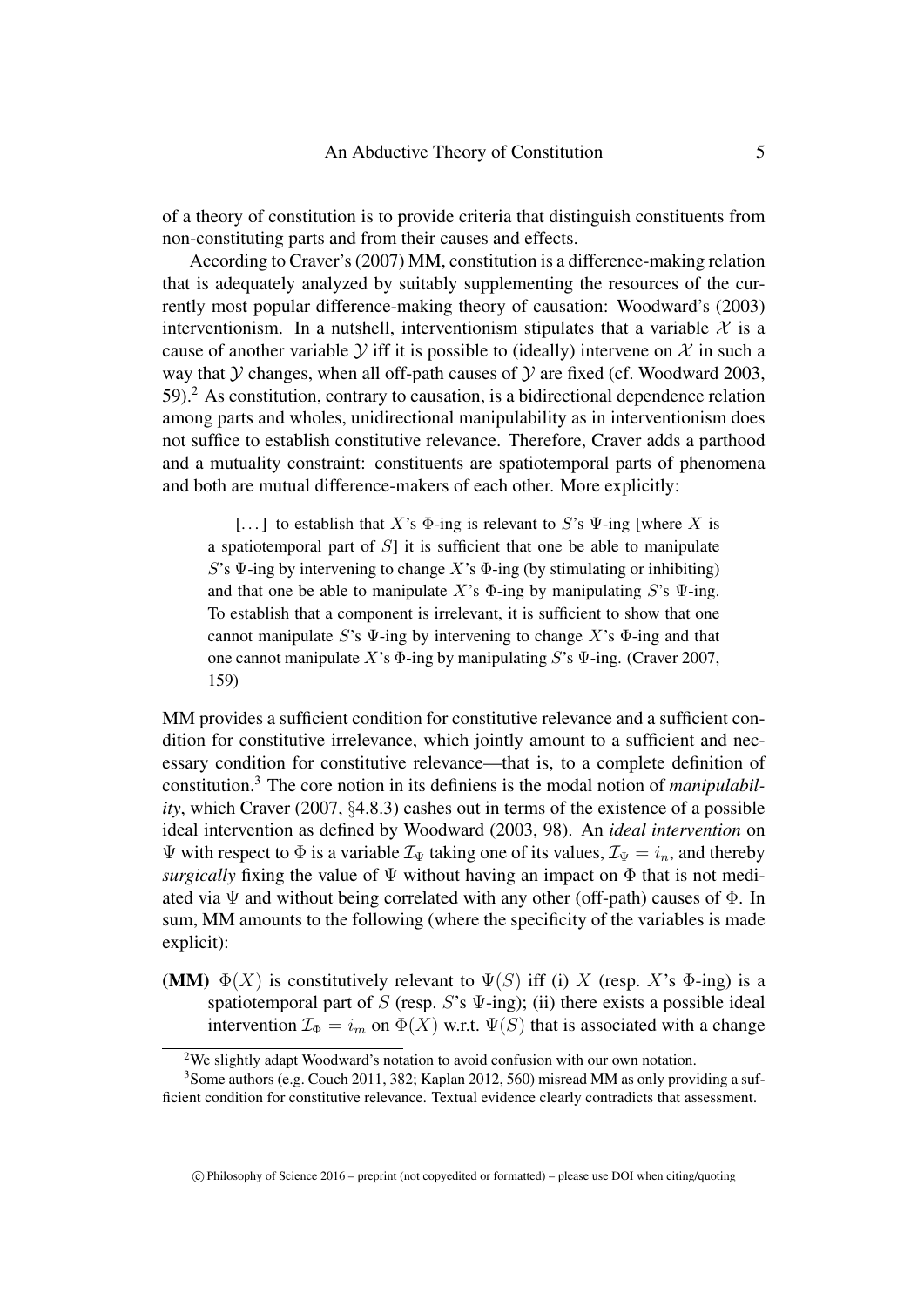<span id="page-5-0"></span>

Figure 2: Model (a) depicts the impossible surgical interventions required by [MM;](#page-4-2) model (b), by contrast, features the possible fat-handed interventions.

in  $\Psi(S)$ ; (iii) there exists a possible ideal intervention  $\mathcal{I}_{\Psi} = i_n$  on  $\Psi(S)$ w.r.t.  $\Phi(X)$  that is associated with a change in  $\Phi(X)$ .

One of the main selling points of [MM](#page-4-2) is that it is directly operationalizable experimentally. The most straightforward way of establishing the *possibility* of mutually intervening on Φ and Ψ is to furnish *actual* bottom-up and top-down interventions of types  $\mathcal{I}_{\Phi} = i_m$  and  $\mathcal{I}_{\Psi} = i_n$ . If, and only if, such experiments reveal mutual difference-making among wholes and parts, the latter are proven to be constituents of the former. To use Figure [1](#page-3-0) as an illustration,  $\Phi_2$  (the car's engine) is conclusively shown to be a constituent of  $\Psi_2$  (the car's movement) by performing one intervention on  $\Phi_2$  (e.g., taking one's foot off the accelerator) that is associated with a change in  $\Psi_2$  (the car's deceleration) as well as one intervention on  $\Psi_2$  (e.g., adding external friction) that is associated with a change in  $\Phi_2$  (the engine working harder). By contrast, if it is established (inductively or otherwise) that there are no such mutual difference-making interventions on parts  $\Phi_4$  (the air conditioning) and  $\Phi_5$  (the ashtray) or on causes  $(\Phi_1, \Psi_1)$  and effects  $(\Phi_7, \Psi_3)$  of the mechanism, [MM](#page-4-2) identifies these variables as non-constituents of  $\Psi_2$ .

Although [MM](#page-4-2) has considerable intuitive appeal, the remainder of this section will show that it does not amount to an adequate theory of constitution—not because it merely fails in some intricate cases but because it fails in *all* cases. In short, the reason is that [MM](#page-4-2) is unsatisfiable in principle, for there cannot exist ideal interventions on upper and lower levels of a mechanism that are associated with changes on the other level.

To see this, consider the simple mechanism in Figure [2a](#page-5-0):  $\Psi$  has the three constituents  $\Phi_1$ ,  $\Phi_2$ ,  $\Phi_3$ , which we assemble in what we subsequently call a *constituting set*  $\Phi = {\Phi_1, \Phi_2, \Phi_3}$ . [MM](#page-4-2) entails that, for the elements of  $\Phi$ to be constituents of  $\Psi$ , it is necessary that there exist intervention variables  $\mathcal{I}_{\Psi},\mathcal{I}_{\Phi_1},\mathcal{I}_{\Phi_2},\mathcal{I}_{\Phi_3}$  as depicted in Figure [2a](#page-5-0) that can induce changes on the system's other level. Thus, assume (for reductio) that  $\mathcal{I}_{\Psi}$  is an intervention variable for  $\Psi$ 

 $\degree$  Philosophy of Science 2016 – preprint (not copyedited or formatted) – please use DOI when citing/quoting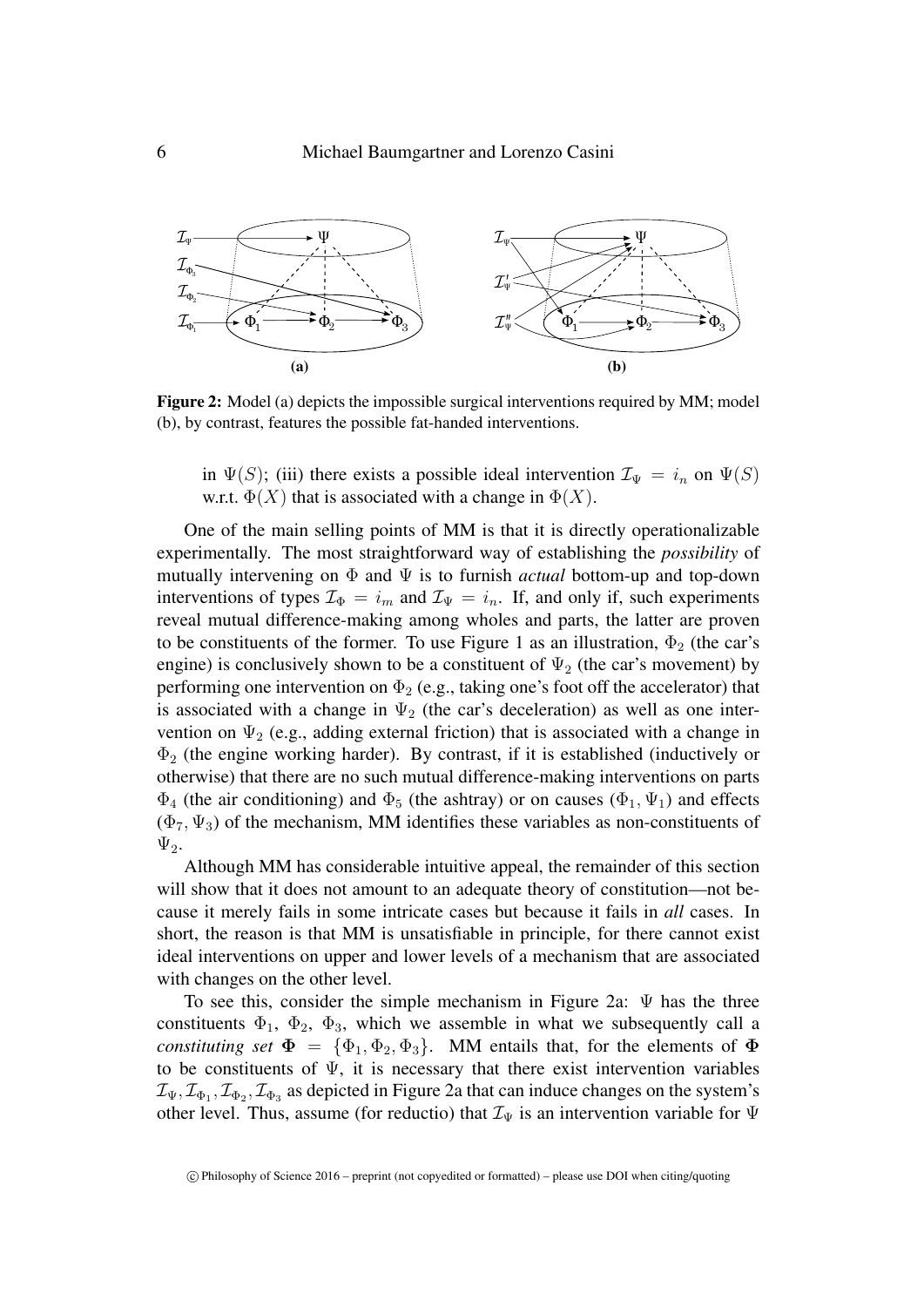w.r.t.  $\Phi_1$  such that changing  $\Psi$  via  $\mathcal{I}_{\Psi}$  is associated with a change in  $\Phi_1$  (when all off-path causes of  $\Phi_1$  are held fixed). In that case, Woodward's interventionism, which constitutes the theoretical background of [MM,](#page-4-2) entails that  $\mathcal{I}_{\Psi}$  is a cause of both  $\Psi$  and  $\Phi_1$ . This can be realized in one of two ways: either  $\mathcal{I}_{\Psi}$  causes  $\Psi$  and  $\Phi_1$  along *one* causal path, say,  $\mathcal{I}_{\Psi} \longrightarrow \Psi \longrightarrow \Phi_1$ , or along *two* paths,  $\Psi \leftarrow \mathcal{I}_{\Psi} \longrightarrow \Phi_1$ . The former option is excluded since the instances of  $\Psi$  and  $\Phi_1$  spatiotemporally overlap (i.e. the corresponding values of the variables represent spatiotemporally overlapping behaviors), which entails that their relationship is non-causal. Hence,  $\mathcal{I}_{\Psi}$  causes  $\Psi$  and  $\Phi_1$  along two different paths, meaning that  $\mathcal{I}_{\Psi}$  is a common cause of  $\Psi$  and  $\Phi_1$ .<sup>[4](#page-6-0)</sup> That, in turn, entails that  $\mathcal{I}_{\Psi}$  does not surgically cause  $\Psi$  and is, therefore, not an intervention variable for  $\Psi$  w.r.t.  $\Phi_1$ , which contradicts our initial assumption, thereby reducing it to absurdity.<sup>[5](#page-6-1)</sup>

This result can easily be generalized. Due to the non-causal nature of the relationship between phenomena and their parts, every cause of a mechanism's upper or lower level that is associated with a change on the other level is a common cause of the corresponding occurrences on the two levels. In other words, whatever makes a difference on both levels of a mechanism does so along different causal paths and, hence, is not a surgical intervention.

Furthermore, as the constituents  $\Phi$  of  $\Psi$  realize  $\Psi$  on the micro level, they form the supervenience base of  $\Psi$  in the mechanistic context of Figure [2a](#page-5-0), which entails that every change in Ψ (occurring in some spatiotemporal region) is *necessarily* accompanied by a change in  $\Phi$  (i.e. in some  $\Phi_i$  in  $\Phi$ , occurring in the same spatiotemporal region). Every cause inducing a change in  $\Psi$  necessarily also brings about a change in at least one  $\Phi_i$  in  $\Phi$  and is, thus, a common cause of  $\Psi$  and  $\Phi_i$ . More concretely, every cause of  $\Psi$  has the structural properties of either  $\mathcal{I}_{\Psi}$ ,  $\mathcal{I}'_{\Psi}$ , or  $\mathcal{I}''_{\Psi}$  in Figure [2b](#page-5-0). And more generally, every cause of a mechanism's macro level is necessarily a common cause of the phenomenon and at least one of

<span id="page-6-0"></span><sup>4</sup>Note that by a *common cause* we simply mean a cause with two (or more) parallel effects independently of whether there is an additional dependence relation between these effects. A common cause is standardly represented by two (or more) exiting arrows (but see [Woodward](#page-19-12) [2015,](#page-19-12) 331, for an alternative representation).

<span id="page-6-1"></span><sup>&</sup>lt;sup>5</sup>An anonymous reviewer suggested that the consequence that  $\mathcal{I}_{\Psi}$  is a common cause of  $\Psi$  and  $\Phi_1$ —and thus a non-surgical cause of  $\Psi$ —could be avoided on the basis of a theory of causation requiring that causally analyzed variable sets exclusively contain *causally distinct* variables, which  $\Psi$  and  $\Phi_1$ , arguably, are not. Clearly though, interventionism as developed in Woodward [\(2003,](#page-19-5) [2015\)](#page-19-12) and as implemented by [Craver \(2007\)](#page-19-0) does not impose such a restriction—and with good reasons, in our view. Whether  $\mathcal{I}_{\Psi}$  is an intervention variable for  $\Psi$  w.r.t.  $\Phi_1$  does not depend on whether  $\mathcal{I}_{\Psi}$  surgically causes  $\Psi$  relative to some suitably chosen variable set, but on whether *what is represented by*  $\mathcal{I}_{\Psi}$  surgically causes  $\Psi$  *in the world*—which is not the case under the nonreductive physicalist assumption that  $\Psi$  and  $\Phi_1$  are non-identical. Moreover, a theory of causation explicitly imposing that variables be causally distinct would not be applicable to variable sets relevant for mechanistic explanations, and worse even, it would run an obvious circularity risk.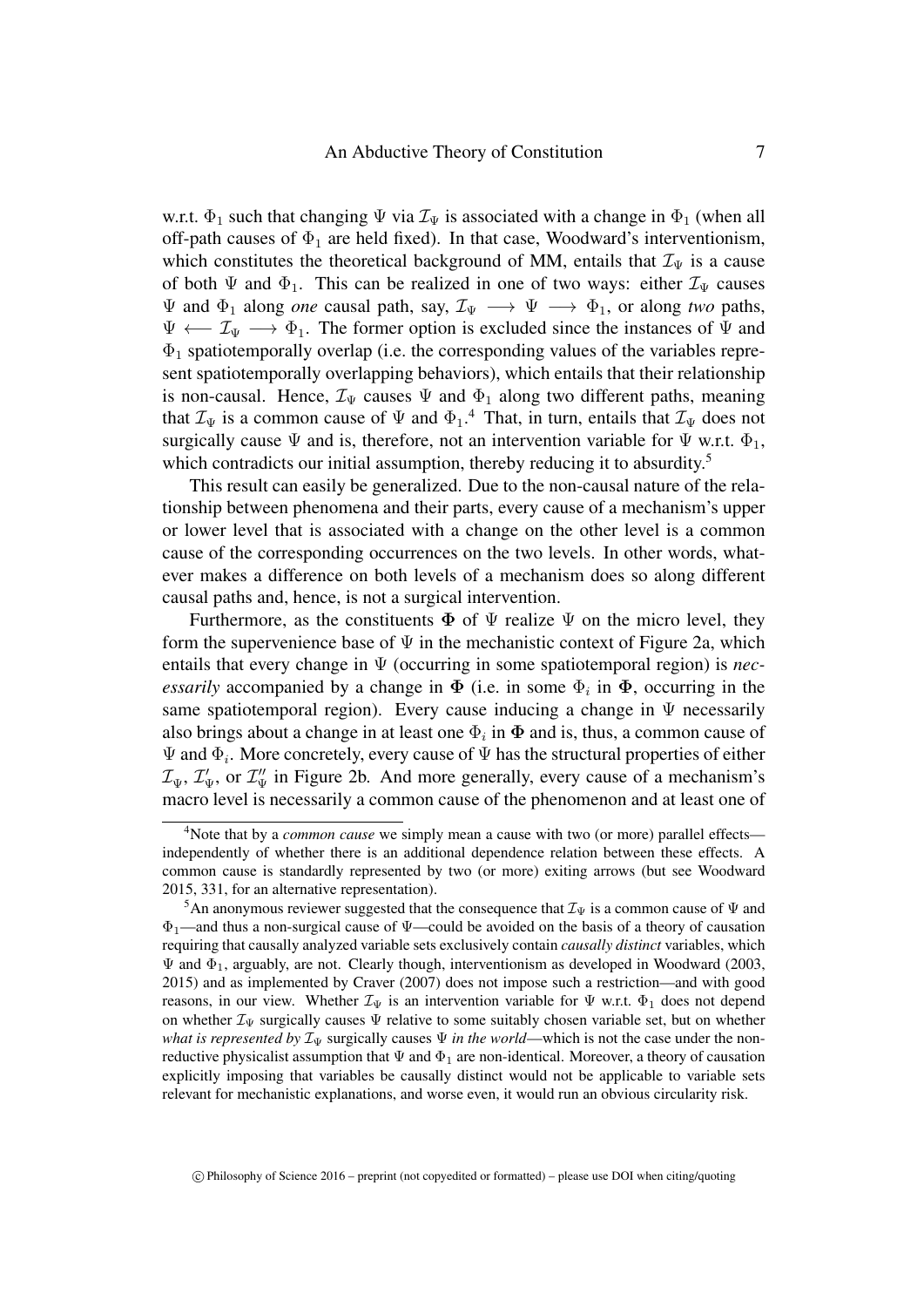its constituents. Phenomena and their constituents can only be manipulated with a fat hand (cf. Baumgartner and Gebharter  $2015$ ).<sup>[6](#page-7-1)</sup> Overall, the types of interventions required by [MM](#page-4-2) cannot possibly exist for any mechanistic system. [MM](#page-4-2) is hence unsatisfiable, which means that constitutive relations as defined by [MM](#page-4-2) are inexistent, which again entails that friends of mechanistic explanations who rely on [MM](#page-4-2) chase a chimera. This result reduces [MM](#page-4-2) to absurdity.

### <span id="page-7-0"></span>3 Underdetermination of Constitutional Inference

The source of this fatal deficiency of [MM](#page-4-2) is easily pinpointed: [MM](#page-4-2) definitionally ties the notion of constitution to the possibility of surgical top-down and bottomup interventions that target *one* level of a mechanism and thereby change the other level, where in fact it is only possible to induce changes on upper and lower levels of a mechanism by fat-handedly targeting *both* levels on separate causal paths. Contrapositively put, whenever surgical interventions that target a first variable and induce changes in a second one are possible, these variables are not linked in terms of constitution but in terms of causation—as is duly entailed by the interventionist theory of causation [\(Woodward 2003\)](#page-19-5). An obvious conclusion to draw is that constitution should not be analyzed in terms of surgical (or ideal) mutual manipulability. If the mutual manipulability idea is to get off the ground at all, it must be cashed out in terms of *non-surgical* interventions of some sort.

Indeed, prompted by problems of the original version of interventionism with macro-to-micro causation, [Woodward \(2015\)](#page-19-12) has recently offered a modified variant of his theory, *interventionism*<sup>∗</sup> , which comes with a correspondingly modified notion of an intervention.<sup>[7](#page-7-2)</sup> He [\(2015,](#page-19-12) 334) now defines an intervention on  $\Psi$  w.r.t.  $\Phi$  to be a variable  $\mathcal{I}_{\Psi}$  taking one of its values,  $\mathcal{I}_{\Psi} = i_n$ , and thereby fixing the value of Ψ without having an impact on Φ that is not mediated via Ψ *or via a variable* Γ*, which is related in terms of supervenience to* Ψ *or* Φ, and without being correlated with any other (off-path) cause Γ of Φ *such that* Γ *is not related in terms of supervenience to*  $\Psi$  *or*  $\Phi$ . Against that background,  $\mathcal{I}_{\Psi}$  can pass as an intervention variable for  $\Psi$  w.r.t.  $\Phi$  even if  $\mathcal{I}_{\Psi}$  is connected to  $\Phi$  along causal paths that do not go through  $\Psi$  but through variables related to  $\Psi$  by supervenience. That is, according to interventionism<sup>∗</sup> , common causes of macro and micro levels

c Philosophy of Science 2016 – preprint (not copyedited or formatted) – please use DOI when citing/quoting

<span id="page-7-1"></span><sup>&</sup>lt;sup>6</sup>A fat-handed intervention is an intervention that causes its effects along two (or more) different paths [\(Scheines 2005,](#page-19-13) 931-32). Similarly to us, [Romero \(2015\)](#page-19-14) and [Eronen and Brooks \(2014,](#page-19-15) 194) have recently argued that it follows from non-reductive physicalism and interventionism that interventions on phenomena are necessarily fat-handed (or common causes).

<span id="page-7-2"></span><sup>&</sup>lt;sup>7</sup>Woodward himself sees no discontinuity between  $(2015)$  and the theory in  $(2003)$ . However, as core definitions of the theory change between [\(2003\)](#page-19-5) and [\(2015\)](#page-19-12), we do not consider it inappropriate to refer to the latter as modifying the former.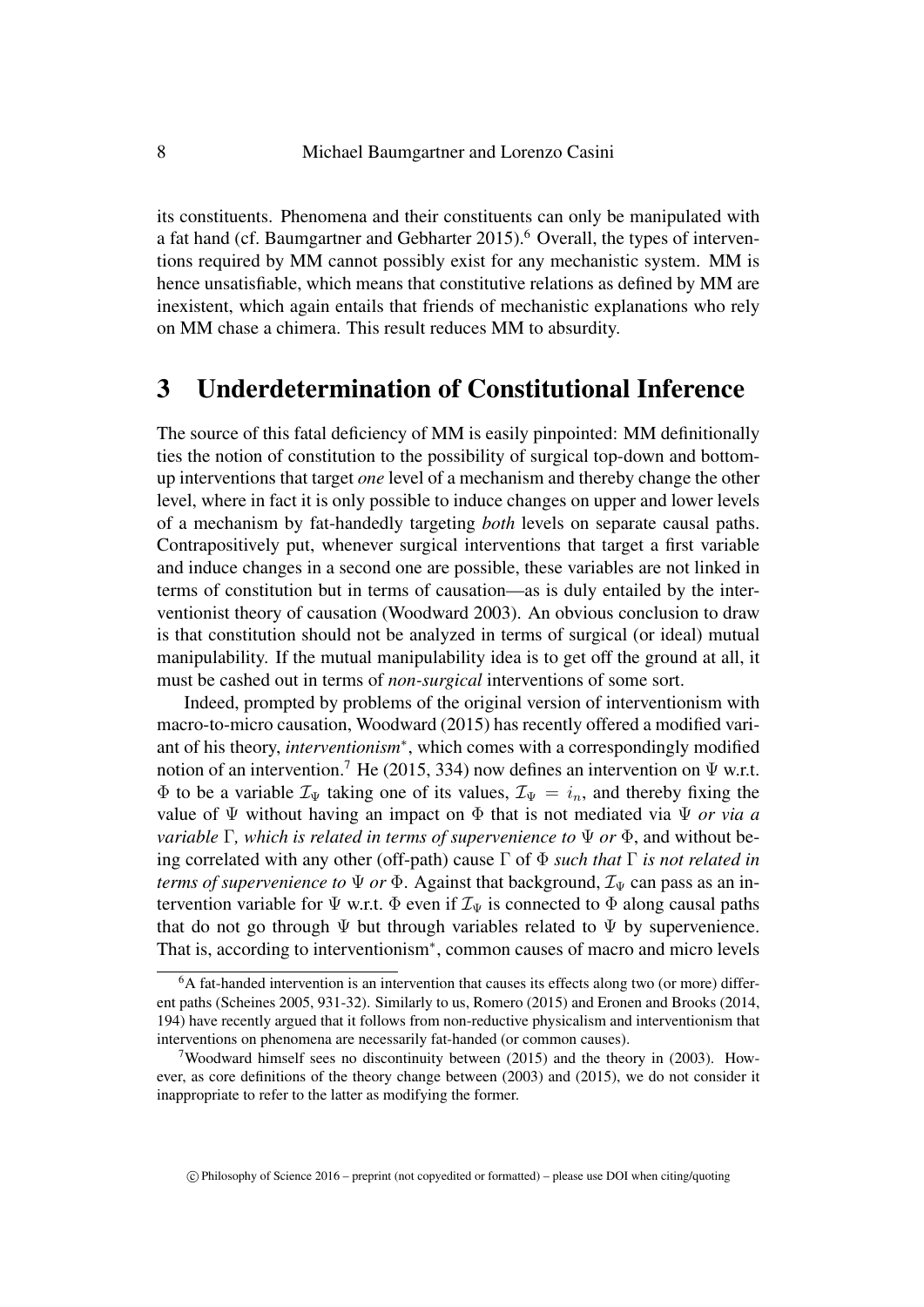<span id="page-8-0"></span>

Figure 3: Two empirically indistinguishable mechanistic models.

of mechanisms as in Figure [2b](#page-5-0) count as interventions, because the macro level supervenes on the micro level. If such interventions are moreover associated with changes on both levels, which in light of the fat-handedness of these interventions will consistently be the case, [MM](#page-4-2) turns out to be applicable to mechanistic systems and to entail that different levels of such systems are related in terms of constitution.

That is, giving up the surgicality requirement for interventions allows the mutual manipulability framework to steer clear of the reductio argument of the previous section. Nonetheless, the fact remains that all of the non-surgical interventions on one level of a mechanism that are associated with changes on the other level are fat-handed, which, as this section will show, has far-reaching consequences for the inference to constitution and—a fortiori—for theories that analyze constitution in terms of the *existence* of (possible) manipulations of mechanisms.

Fat-handed interventions generate confounded data, which, in turn, greatly diminishes the inferential leverage delivered by them (cf. e.g. [Scheines 2005\)](#page-19-13). Data produced by a common cause of two target variables are uninformative as regards the relationship between these variables. To see this, consider the fathanded interventions depicted in Figure [3a](#page-8-0).

If such interventions bring about correlations between the upper and lower levels, these correlations can be fully accounted for by the mere fact that the two levels are wiggled with a fat hand. Hence, there is no need at all to stipulate the existence of additional constitutive dependencies. Model [3a](#page-8-0), which features constitutive dependencies, and model [3b](#page-8-0), which does not, imply the very same correlations under manipulations via  $\mathcal{I}_{\Psi}$  and  $\mathcal{I}_{\Phi}$ . As all manipulations that induce changes on both levels of a mechanistic system are fat-handed, this finding, again, can be generalized: relaxing the constraints imposed on interventions along the lines of interventionism<sup>∗</sup> entails that the mutual manipulability of macro and micro levels can always be accounted for by the mere fat-handed nature of corresponding manipulations. Mutual manipulability via common causes does not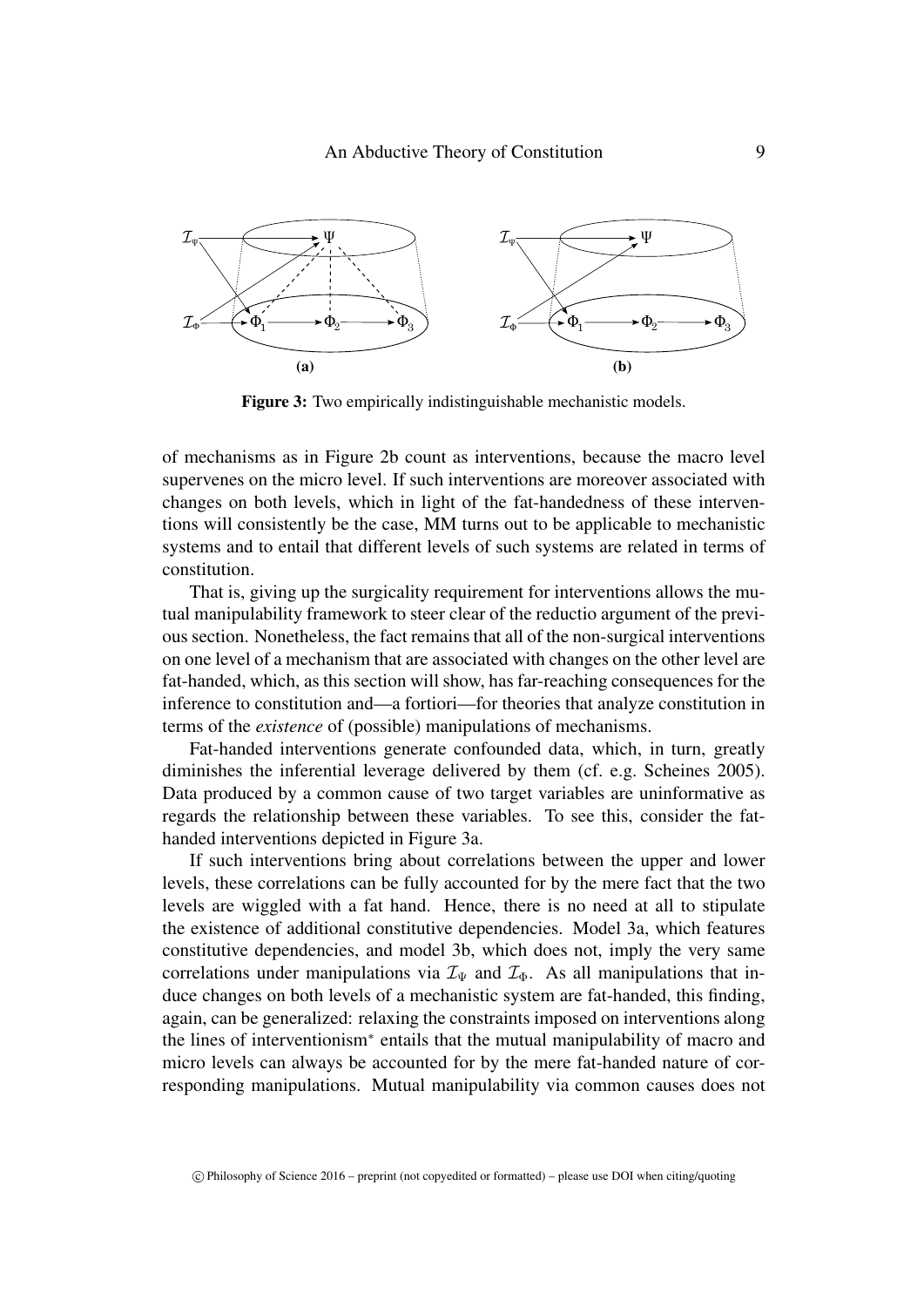provide a rationale for inferring constitutive relations.[8](#page-9-0) For every model featuring constitution there exists a pure common-cause model that entails the very same correlations under manipulations and, hence, cannot be distinguished from the former model empirically.

Nonetheless, if two common causes of  $\Psi$  and  $\Phi_1$  (such as  $\mathcal{I}_{\Psi}$  and  $\mathcal{I}_{\Phi}$  in Figure [3\)](#page-8-0) that count as interventions by the standards of interventionism<sup>∗</sup> yield changes on both levels of the system, [MM—](#page-4-2)interpreted against the background of interventionism<sup>∗</sup>—infers that  $\Phi_1$  is constitutively relevant to  $\Psi$ . And Craver is not alone in contending that a few suitable experiments (in a controlled laboratory context) can afford conclusive experimental evidence for constitution. [Harbecke](#page-19-16) [\(2015\)](#page-19-16), for instance, proposes a variant of Mill's [\(1843\)](#page-19-4) method of difference that he claims to be apt for evidence-based constitutional discovery. In a nutshell, the idea is that if in one of two test situations, which are homogeneous with respect to instantiations of unmeasured constituents of a scrutinized phenomenon Ψ, a change is induced on a mereological part  $\Phi$  of  $\Psi$  such that  $\Psi$  changes its value while both  $\Phi$  and  $\Psi$  remain unchanged in the other of the two test situations, it can be inferred that  $\Phi$  is a constituent of  $\Psi$ . However, the fat-handedness of all manipulations of different levels of mechanistic systems inevitably yields that no evidence for constitutive relations can be produced by those manipulations. Even in laboratory contexts that are perfectly homogeneous with respect to unmeasured factors that (causally or constitutively) determine a phenomenon  $\Psi$ , it is impossible to generate unconfounded data on constitutive relations. As a result, the inference to constitution is systematically underdetermined by evidence.

What is more, empirical underdetermination affecting constitutional inference differs from empirical underdetermination as is known from causal inference. Empirical data can often be accounted for in terms of different causal models that fare equally well with respect to all parameters of model fit (cf. e.g. [Spirtes et al.](#page-19-17) [2000,](#page-19-17) 59-72; [Eberhardt 2013\)](#page-19-18). Such underdetermination ultimately stems from the complexity of causal structures in the world we live in and from our limited capacities for controlling background influences in ordinary discovery contexts. The resulting noise in typical real-life data yields that the latter, ever so often, do not unambiguously reflect underlying causal structures. But this common form of empirical underdetermination can be resolved in ideal discovery contexts. Causes and effects are mereologically independent entities. It is possible to surgically intervene on a cause with respect to its effect. Moreover, since it takes time for causal influence to be transmitted from the cause to the effect, an effect can be suppressed via suitable interventions even after the cause has occurred, that is, causal

<span id="page-9-0"></span><sup>&</sup>lt;sup>8</sup>[Harinen \(2014\)](#page-19-19), who also points out that [MM](#page-4-2) imposes unsatisfiable requirements on interventions, fails to see that relaxing the requirements in the vein of interventionism<sup>∗</sup> deprives interventions on mechanisms of their inferential value.

 $\degree$  Philosophy of Science 2016 – preprint (not copyedited or formatted) – please use DOI when citing/quoting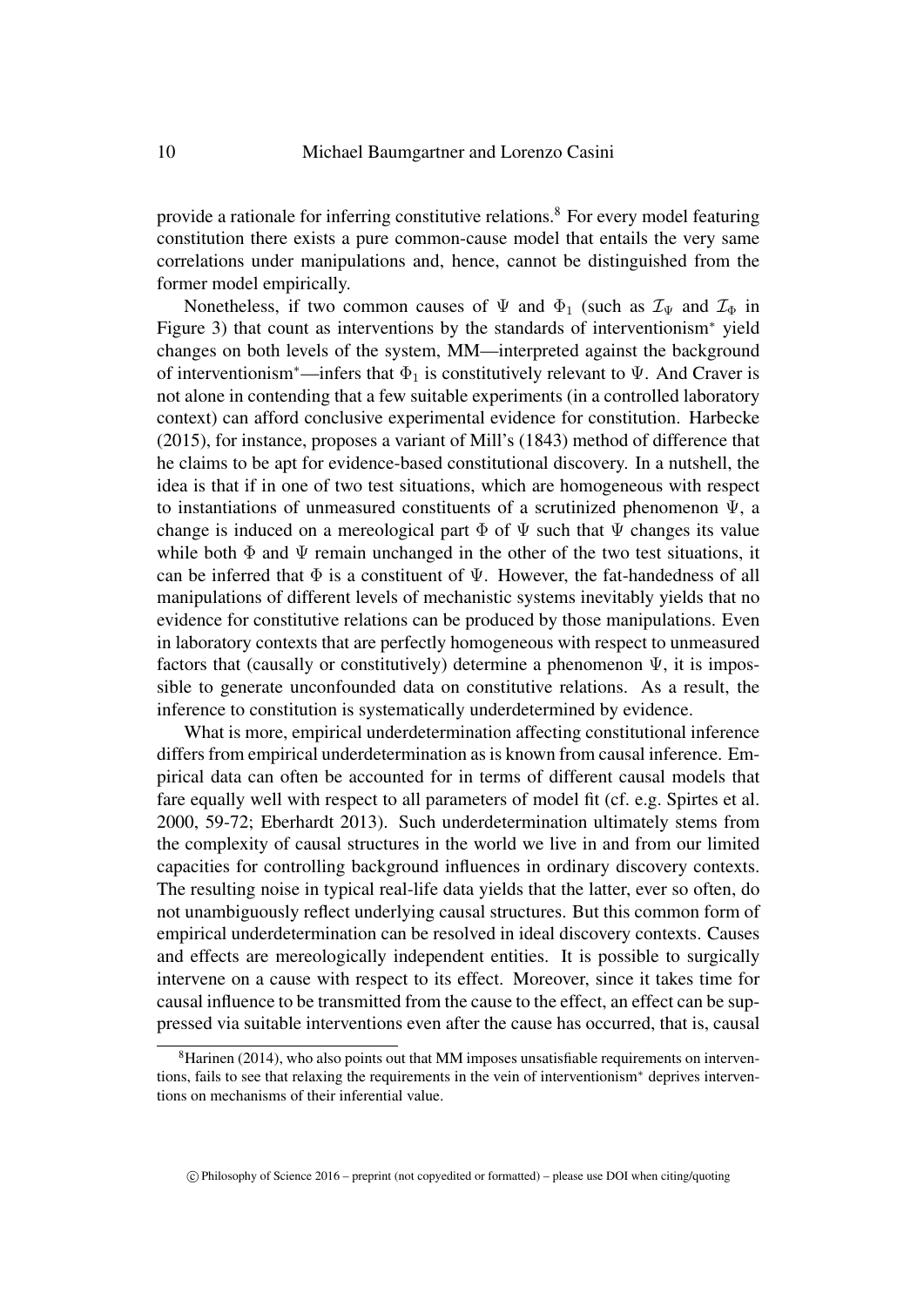interactions can be broken. As a result, cause-effect pairs can, at least in principle, be isolated from confounding background influences. It follows that contexts of causal discovery can be idealized to such a degree that crucial experiments become possible that produce unconfounded data providing conclusive evidence for causal dependencies. The paradigm example of such an ideal discovery context is the experimental setting envisaged in Mill's method of difference, which also underlies interventionist approaches to causal inference. If a variable  $\mathcal X$  is associated with changes in a (mereologically independent) variable  $\mathcal{Y}$ , when all other causes of  $Y$  are fixed and all further required background assumptions are warranted (e.g. that  $Y$  does not change in an uncaused manner, i.e. miraculously), it conclusively follows that X is causally relevant to  $\mathcal Y$  [\(Hofmann and Baumgartner 2011\)](#page-19-20). That is, there exist ideal discovery circumstances in which causal relations can receive unambiguous empirical support.

Such ideal discovery circumstances cannot possibly exist for constitutive relations. Since constituents realize phenomena on the micro level, manipulating phenomena is tantamount to manipulating their constituents. It is impossible to surgically intervene on phenomena, break constitutive dependencies, and isolate phenomenon-constituent pairs. As a result, even in ideal discovery contexts in which all unmeasured relevant factors for a scrutinized phenomenon  $\Psi$  are (assumed to be) fixed and all further required background assumptions are warranted (e.g. that the spatiotemporal parts of  $\Psi$  have been correctly identified), it is impossible to produce unconfounded evidence for constitutive relations. The reason is that in constitutional discovery—as opposed to causal discovery—data confounding is introduced by the very experimental manipulations intended to uncover constitution. Therefore, even data generated under ideal constitutional discovery circumstances can always be accounted for both by a model featuring constitutive dependencies and by a model without such dependencies. Or differently, even if the hypothesis " $\Phi$  is a constituent of  $\Psi$ " is experimentally tested in isolation (i.e. such that the whole theoretical background is taken to be beyond doubt), no evidence can be produced demonstrating that this hypothesis is true and its negation false. Contrary to the case of causation, there cannot exist an *experimentum crucis* for constitution. Being experimentally underdetermined is an *inherent* feature of constitutive relations.

This shows that analyses of constitution in terms of the existence of suitable experimental manipulations of mechanistic systems—be it of the surgical or nonsurgical type—are beyond repair. In particular, the basic idea behind Craver's [MM,](#page-4-2) *viz*, to account for constitution by supplementing the resources of the most popular difference-making theory of causation, interventionism, by a parthood and a mutuality tweak, is not just misguided because of unrealistic surgicality requirements but because phenomena and their constituents simply are not difference-makers of one another. Rather, they share common difference-makers

c Philosophy of Science 2016 – preprint (not copyedited or formatted) – please use DOI when citing/quoting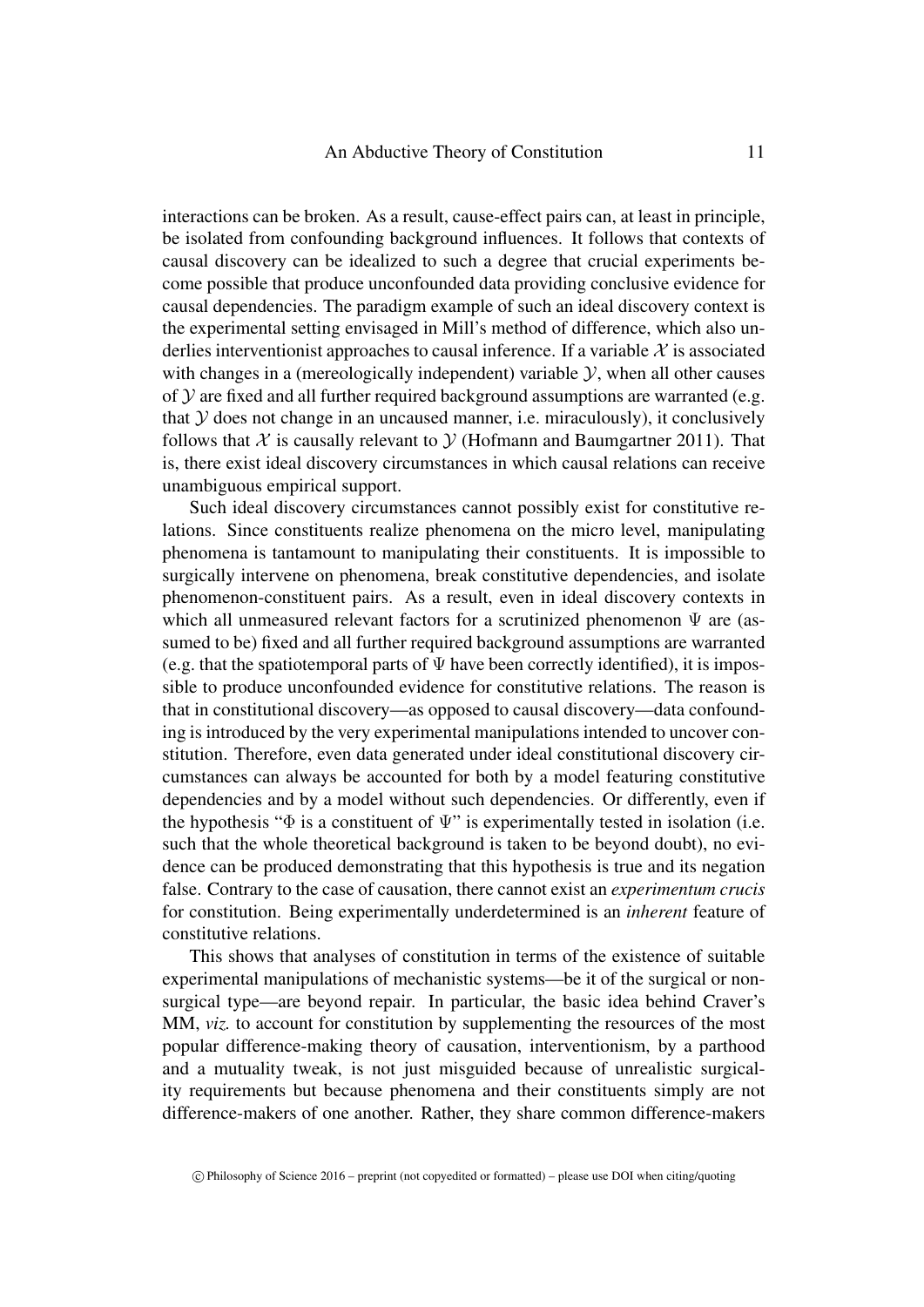in their mutual causal past, that is, they are unbreakably coupled via common causes. The fundamental differences between causation and constitution yield that these two relations must be theoretically accounted for in fundamentally different terms and uncovered by following fundamentally different methodological protocols.

#### <span id="page-11-0"></span>4 An Abductive Alternative

In this section, we propose an alternative theory of constitutive relevance, which avoids [MM'](#page-4-2)s problems by further developing the main finding of the previous sections: the characteristic feature of constitution is not the *possibility* of surgical top-down and bottom-up interventions on mechanisms, but the *impossibility* of such interventions. Whatever makes a difference on both levels of a mechanism necessarily does so along different causal paths, because constituents are spatiotemporal parts of phenomena and, hence, not themselves causally related to the latter. Therefore, while causal dependencies can be broken by means of suitable surgical interventions, there do not exist surgical interventions that could break constitutive dependencies. Rather, constitution relates macro and micro levels in such a way that they are *unbreakably coupled via common causes*.

To render this idea precise, it must first be emphasized that the common-cause coupling that marks constitution is characterized by an asymmetry between macro and micro levels, which stems from the fact that a phenomenon  $\Psi$  of a given mechanism supervenes on its constituents in a constituting set  $\Phi = {\Phi_1, \ldots, \Phi_n}$ , but not vice versa. In consequence, every cause of  $\Psi$  is necessarily associated with a change in at least one element of  $\Phi$  and, thus, it causes the latter change on a path that does not go through  $\Psi$ . That is, every cause of  $\Psi$  necessarily is a common cause of  $\Psi$  and at least one element of  $\Phi$ . The same, however, does not hold for causes of the constituents in  $\Phi$ . Supervenience does not exclude the possibility of causing changes in the supervenience base that are not associated with a change in the supervening property. For instance, if two values  $\phi_n$  and  $\phi_m$  of  $\Phi_1$  realize the same value  $\psi_k$  of  $\Psi$ , causes that induce a change from  $\Phi_1 = \phi_n$  to  $\Phi_1 = \phi_m$ (or vice versa) are invariably associated with  $\Psi = \psi_k$ . Such causes can count as surgical and, hence, the micro level may be surgically manipulated. But since surgical micro-level causes are not associated with changes on the macro level, they are non-revealing with respect to constitutive relations—and thus irrelevant for an analysis of constitution. The micro-level causes that are of relevance to account for constitution are the ones that *are* associated with changes on the macro level, and it does hold that these causes are common causes of the micro and macro level.

c Philosophy of Science 2016 – preprint (not copyedited or formatted) – please use DOI when citing/quoting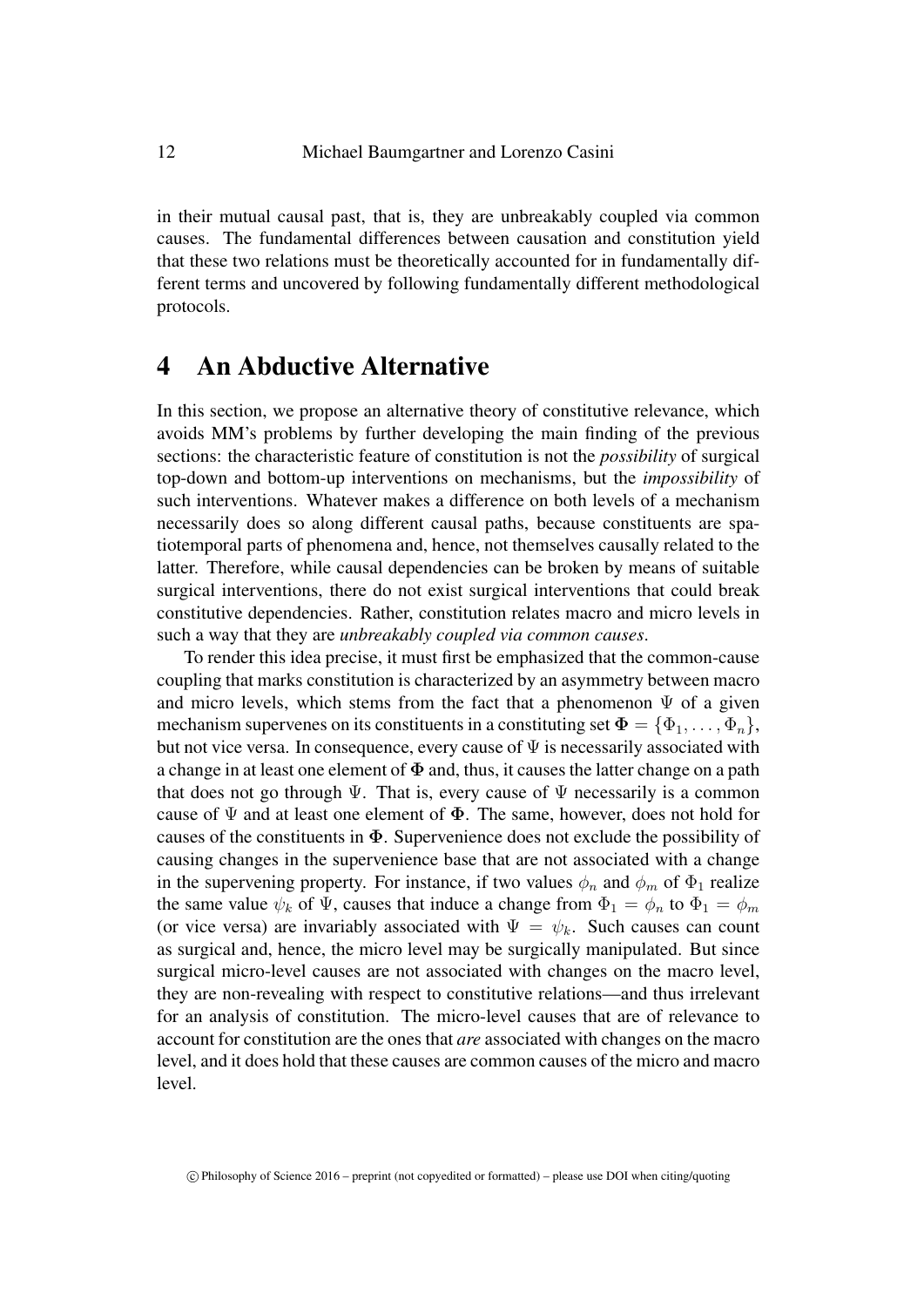The condition of common-cause coupling needs further refining, for, as stated, it may also be satisfied by variable sets containing parts of a phenomenon that do not constitute it. To illustrate, reconsider the mechanism in Figure [1.](#page-3-0) The variable  $\Phi_4$ , which represents a car's AC, is an effect of the constituent  $\Phi_2$ , the car's running engine, but not itself a constituent of the phenomenon  $\Psi_2$ , the car's cruise. In Craver's [\(2007,](#page-19-0) 143) jargon, the AC is a "sterile effect" of the mechanism, that is, a constitutively irrelevant downstream effect of a constituent. Many common causes affect both the AC and the moving car. For instance, starting the engine initiates both the AC and the car's movement, and, conversely, stopping the engine terminates both the AC and the movement. And yet, the AC is not a constituent, for an obvious reason: the influence of the common causes of the cruising car and its AC is always mediated via another spatiotemporal part of the car, namely its engine, which *is* a constituent of the cruise. Or consider the causally and constitutionally isolated variable  $\Phi_5$ , which represents the behavior of the car's ashtray. Many causes of  $\Psi_2$  will also cause changes in  $\Phi_5$ . For example, an accident can both warp the ashtray and stop the car. But that an accident can be a common cause of a deformed ashtray and a terminated cruise does not show that the ashtray is a constituent of the car's movement. The reason is, again, obvious: the accident not only warps the ashtray but also the engine, which *is* a constituent of the car's movement.

To ensure that a constituting set  $\Phi$  exclusively contains constituents, and in particular that it excludes non-constituents such as sterile effects and isolated parts, we require that  $\Phi$  be *redundancy-free* in the sense that no proper subset of  $\Phi$ is common-cause coupled with the phenomenon. That is, for every proper subset  $\Phi'$  of  $\Phi$ , some cause of the phenomenon exists that fails to be associated with a change in  $\Phi'$  and, instead, is associated with a change in an element of  $\Phi$  outside of  $\Phi'$ . Non-constituents such as sterile effects or isolated parts can be eliminated from a set of parts of the phenomenon without breaking the common-cause coupling of the phenomenon and the remaining parts: any change in the phenomenon still is associated with a change in some element of the resulting subset. More concretely,  $\Phi_4$  and  $\Phi_5$  are not part of a constituting set  $\Phi$  of the phenomenon  $\Psi_2$ in Figure [1](#page-3-0) because the set  $\Phi'' = {\Phi_1, \Phi_2, \Phi_3, \Phi_4, \Phi_5}$  is not redundancy-free: it contains a proper subset,  $\Phi = {\Phi_1, \Phi_2, \Phi_3}$ , that is common-cause coupled to  $\Psi_2$ , meaning that every cause of  $\Psi_2$  is a common cause of  $\Psi_2$  and at least one element of Φ.

Overall, we contend that a first defining feature of a constituting set  $\Phi$  of a phenomenon Ψ is that it is *common-cause coupled with* Ψ *in a redundancy-free manner*, meaning that both of the following two conditions are satisfied. First, every cause of  $\Psi$  is a common cause of  $\Psi$  and at least one  $\Phi_i$  in  $\Phi$ . Second, no proper subset  $\Phi \setminus {\Phi_i}$  is common-cause coupled with Ψ—more precisely, for

c Philosophy of Science 2016 – preprint (not copyedited or formatted) – please use DOI when citing/quoting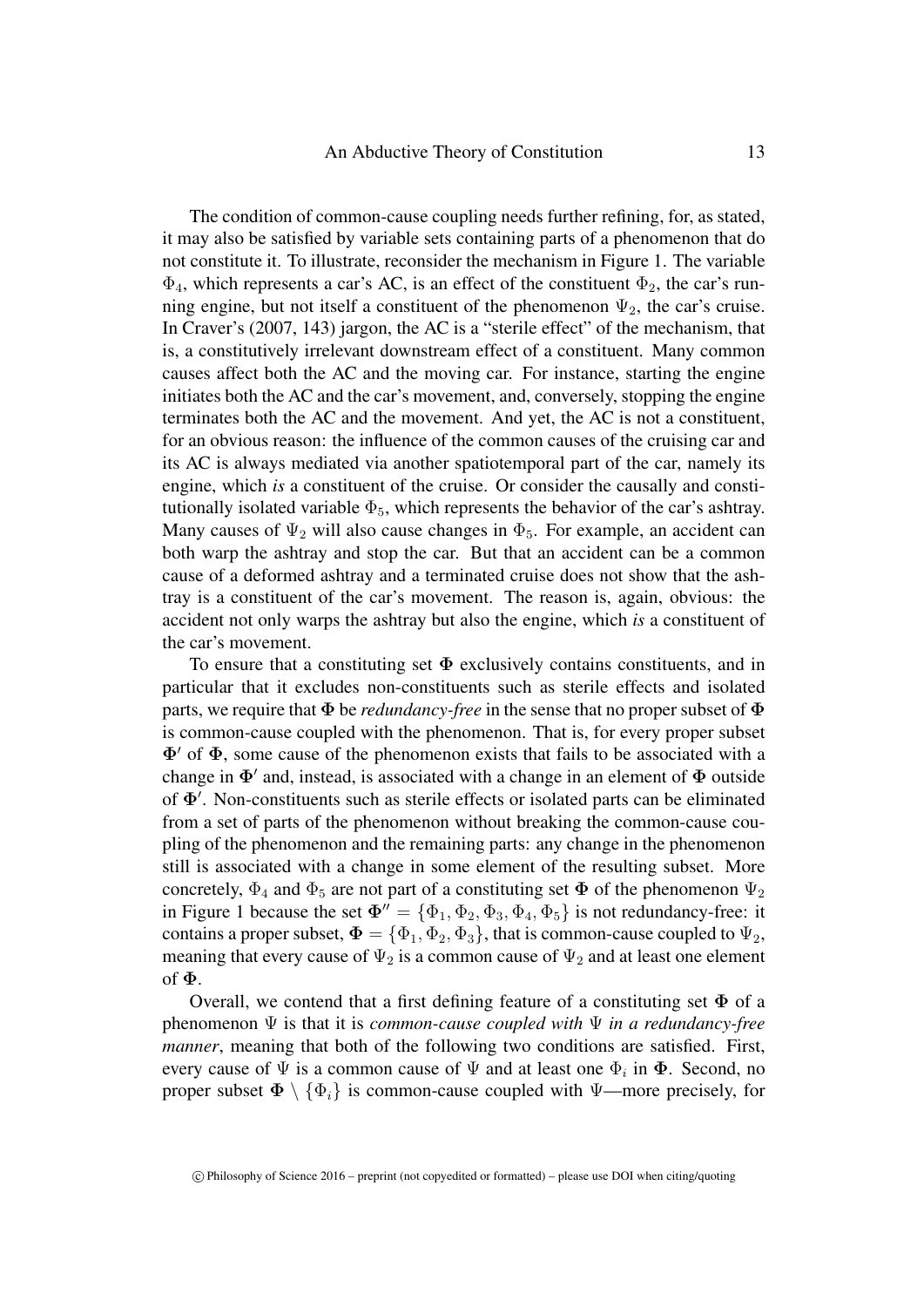any  $\Phi_i$  in  $\Phi$ , there exists at least one cause of  $\Psi$ , which is not a common cause of  $\Psi$  and any  $\Phi_j$  in  $\mathbf{\Phi} \setminus {\Phi_i}$ .

However, many variable sets  $V_i$  including only causally related variables may comprise a variable  $V_1$  and a subset  $V_i'$  of  $V_i$ , which does not include  $V_1$ , such that  $V_1$  and  $V'_i$  are common-cause coupled (i.e. such that every cause of  $V_1$  in  $V_i$  is a common cause of  $V_1$  and some element of  $V_i'$ ) and  $V_i'$  is redundancy-free. Hence, the criterion of common-cause coupling needs to be supplemented by a further criterion, which discriminates between constitutional and non-constitutional (i.e. coincidental) common-cause couplings. We contend that the identifying feature of constitutional common-cause couplings is their *unbreakability*. That is, if the set of analyzed variables is expanded, coincidental common-cause couplings may be broken whereas constitutional common-cause couplings will persist across all variable set expansions. More concretely, if a variable  $V_1$  and a set  $V_i$  coincidentally happen to be common-cause coupled within a set  $V_i$ , expansions of  $V_i$ by further causes of  $V_1$  are bound to unveil, say, surgical causes of  $V_1$  that do not induce changes in  $V_i'$ —to the effect that the common-cause coupling disappears. This is excluded in cases of constitution. The common-cause coupling of a phenomenon  $\Psi$  and a constituting set  $\Phi$  is not a mere contingency of a modeled set V, which contains  $\Psi$  and  $\Phi$  along with a given number of their common causes; rather, it is a structural necessity of the relationship between  $\Psi$  and  $\Phi$ , which not only holds relative to V but also relative to *every expansion* of V.

That means that, even though the constitutional model [3a](#page-8-0) and the pure causal model [3b](#page-8-0) in Figure [3](#page-8-0) are indistinguishable relative to data on the variables in the set  $V_3 = \{ \mathcal{I}_{\Psi}, \mathcal{I}_{\Phi}, \Psi, \Phi_1, \Phi_2, \Phi_3 \}$ , they are not equivalent in their implications for what happens under expansions of  $V_3$ . Model [3a](#page-8-0) with its constitutive dependencies entails that the common-cause coupling of  $\Psi$  and its constituents cannot be broken by expanding  $V_3$ , whereas model [3b](#page-8-0) does not have any such implications. Rather, according to model [3b](#page-8-0) it is to be expected that, sooner or later, surgical causes of  $\Psi$  and  $\Phi_1$  to  $\Phi_3$  will be found that break their coupling.

These different implications render it possible to choose between constitutional and pure common-cause models. Gradually expanding  $V_3$  (in a series of follow-up studies) will yield one of two outcomes: (I) the common-cause coupling of  $\Psi$  and  $\Phi = {\Phi_1, \Phi_2, \Phi_3}$  is broken or (II) it is not broken. In case of outcome (I), the attempt to model the relationship between  $\Psi$  and  $\Phi$  constitutionally is empirically rejected. If, say, a follow-up study reveals a surgical cause of  $\Psi$ ,  $\Phi$  is shown not to be a constituting set of  $\Psi$ , meaning that the common-cause model prevails. By contrast, outcome (II) gives preference to modeling  $\Phi$  as a constituting set of  $\Psi$ , notwithstanding the fact that the correlations in every expansion of  $V_3$  can likewise be reproduced by a mere common-cause model. The reason is that a constitutional model not only reproduces the empirical correlations but also *explains* why the common-cause coupling of  $\Psi$  and  $\Phi$  is not broken.

 $\degree$  Philosophy of Science 2016 – preprint (not copyedited or formatted) – please use DOI when citing/quoting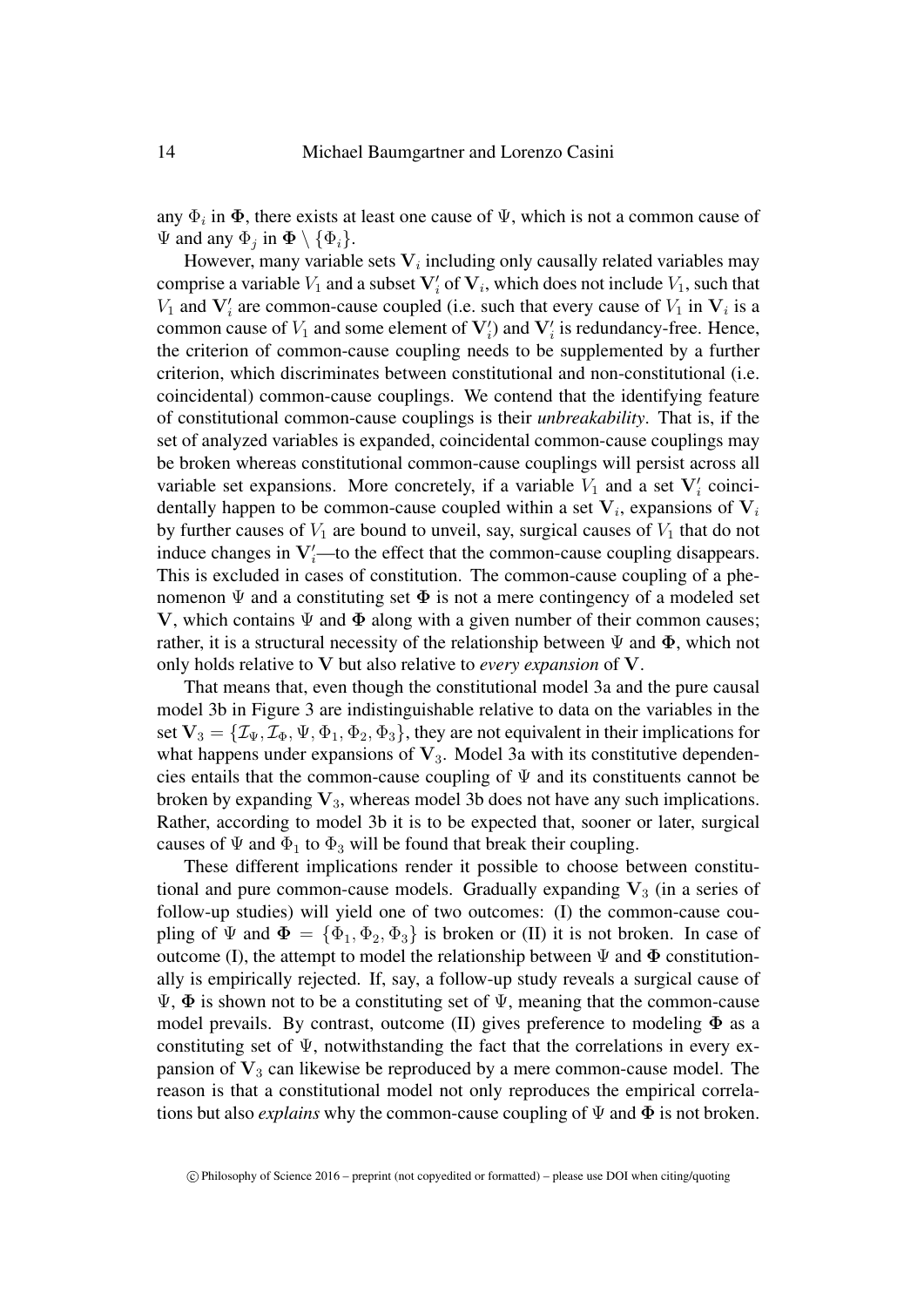That is, in case of outcome (II), a constitutional model is preferable over a pure common-cause model because it exceeds the latter in explanatory power. While it is a structural necessity of the constitutional model [3a](#page-8-0) that  $\Psi$  and  $\Phi$  remain common-cause coupled in all expansions of  $V_3$ , *viz*. that outcome (II) obtains, the common-cause model [3b](#page-8-0) provides no reason whatsoever why surgical causes of Ψ cannot be found. The inference to constitution is thus inherently *abductive*: constitutional models are preferable over pure causal models because they explain both the highly correlated behavior of phenomena and their constituents as well as the *impossibility to de-couple* them.[9](#page-14-0)

By letting a *complex instance* of a variable set Φ designate the occurrence or process (in a particular spatiotemporal region) represented by a complex value assignment  $\Phi_1 = \phi_1, \ldots, \Phi_n = \phi_n$  to all elements of  $\Phi$ , we can now introduce the definitional details of our proposed *No De-Coupling* [\(NDC\)](#page-14-1) theory of constitutive relevance (where the specificity of the variables is again made explicit):

- <span id="page-14-1"></span>(NDC)  $\Phi_1(X_1)$  is constitutively relevant to  $\Psi(S)$  if, and only if, there exists a variable set V containing  $\Psi(S)$  and a proper subset  $\Phi(X)$  =  $\{\Phi_1(X_1), \ldots, \Phi_n(X_n)\}\)$ , such that:
	- (1) **Parthood.** For every complex instance of  $\Phi(X)$ , there is an instance of  $\Psi(S)$  such that the former is part of the latter.
	- (2) Coupling.
		- (i) Every cause of  $\Psi(S)$  in V is a common cause of  $\Psi(S)$  and at least one  $\Phi_i(X_i)$  in  $\Phi(\mathbf{X});$
		- (ii) for no  $\Phi_i(X_i)$  in  $\Phi(\mathbf{X})$  does  $\Phi(\mathbf{X}) \setminus \{\Phi_i(X_i)\}\)$  comply with (2.i).
	- (3) **No De-Coupling.** The Coupling of  $\Phi(X)$  and  $\Psi(S)$  cannot be broken (invalidated) by expanding V.

[NDC](#page-14-1) differs in a number of crucial ways from [MM.](#page-4-2) First, it replaces [MM'](#page-4-2)s mutual manipulability conditions by [Coupling](#page-14-1) and [No De-Coupling.](#page-14-1) This replacement ensures that [NDC](#page-14-1) avoids the problems of [MM:](#page-4-2) while [MM](#page-4-2) defines constitution in terms of the *possibility* of top-down and bottom-up interventions, [Cou](#page-14-1)[pling](#page-14-1) and [No De-Coupling](#page-14-1) essentially define it in terms of the *impossibility* of such interventions. [Coupling](#page-14-1) and [No De-Coupling](#page-14-1) capture what we take to be the

<span id="page-14-0"></span><sup>9</sup>Our proposal on how to model the coupling of phenomena and constituents bears certain similarities to Causey's proposal on how to interpret biconditional dependencies used as bridge laws in theory reductions. For [Causey \(1977,](#page-18-3) chs. 2, 5), those dependencies express attribute identities if all attempts at causally explaining them have failed—for identity then is the only explanation left standing [\(Causey 1977,](#page-18-3) 98-99). (We thank an anonymous reviewer for indicating this parallel to us.)

 $\degree$  Philosophy of Science 2016 – preprint (not copyedited or formatted) – please use DOI when citing/quoting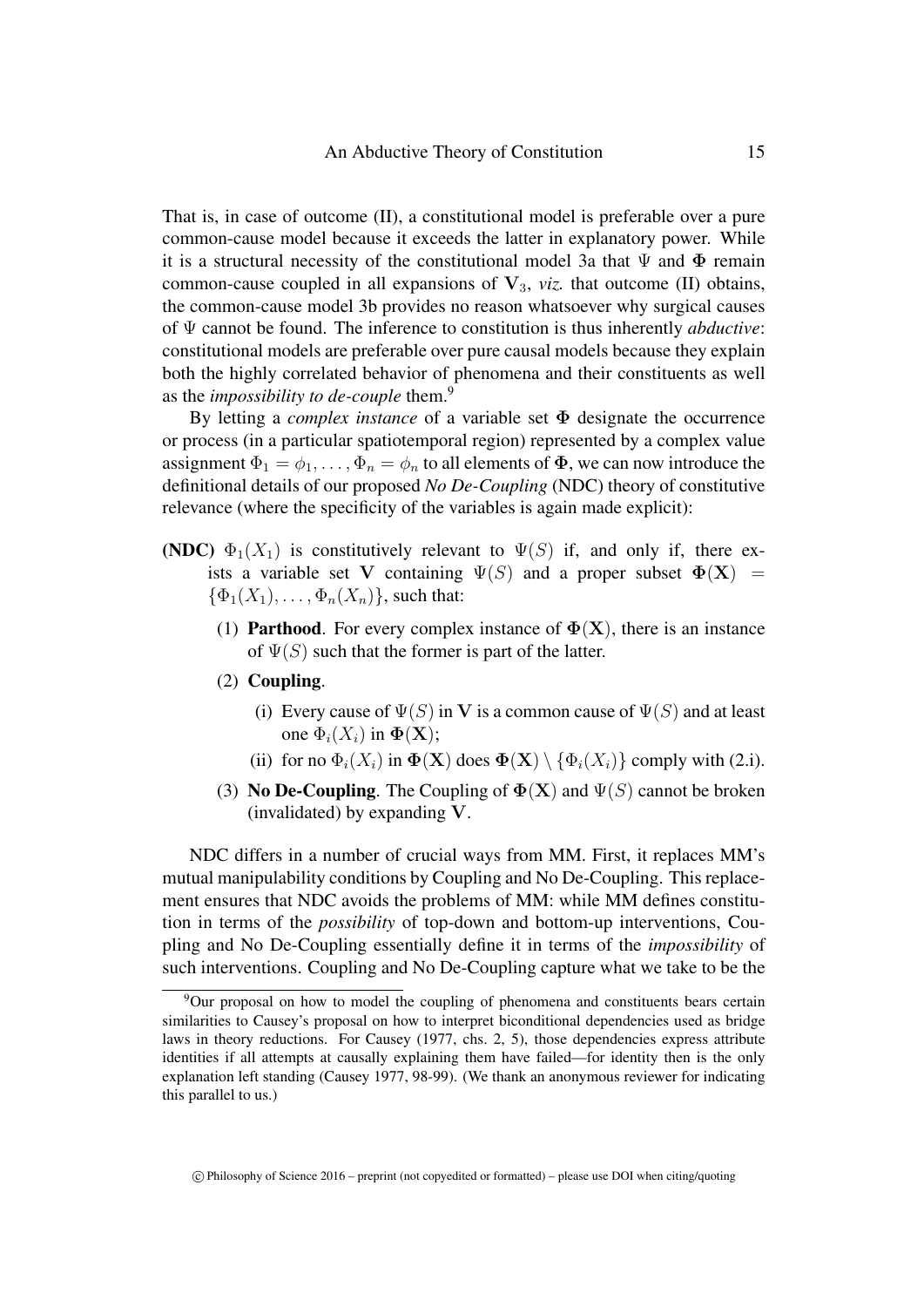characteristic feature of constituents, *viz.* that they are unbreakably linked to their phenomenon via common causes.

Second, on a related note, while [MM](#page-4-2) cashes out constitution broadly on a par with causation, [NDC](#page-14-1) defines it in stark opposition to causation. More concretely, according to difference-making theories of causation, of which interventionism and interventionism<sup>\*</sup> are popular instances, a causal relation among  $\mathcal X$  and  $\mathcal Y$  is analyzed in terms of the *existence* of (possible) probabilistic or counterfactual difference-making scenarios. As §[2](#page-2-0) has shown, [MM](#page-4-2) likewise renders constitution dependent on the existence of (possible) mutual difference-making scenarios. That is, both causation and constitution are rendered as existentially defined relations. In consequence, that some entities are related in terms of causation or constitution promises to be conclusively verifiable by exhibiting the existence of required difference-making scenarios. By contrast, [NDC](#page-14-1) defines constitution in terms of the *nonexistence* of (possible) surgical causes. As a negative existential is the same as a universal negation, [NDC](#page-14-1) renders constitution as a universally defined relation. According to [NDC,](#page-14-1) it thus holds that a constitutive relation cannot be conclusively verified; rather, it can only be inductively corroborated.

In that light, [NDC-](#page-14-1)defined constitution is much closer to non-causation or causal irrelevance than to causation. To establish that  $X$  is causally irrelevant to  $\mathcal Y$ , according to difference-making theories, requires establishing the nonexistence of a (possible) scenario where  $X$  makes a difference to  $Y$ . No (finite) data sample could ever conclusively establish this. Due to the fact that it is a universally defined relation, causal irrelevance—just as [NDC-](#page-14-1)defined constitution—can only be inductively corroborated. Of course, [NDC](#page-14-1) does not yield a notion of constitution that is co-extensional with causal irrelevance. After all, constitution is a robust dependence relation, whereas the extension of causal irrelevance encompasses many independent entities. Still, the extension of the notion of [NDC-](#page-14-1)constitution is a proper subset of the extension of the notion of causal irrelevance (as defined by difference-making theories). This squares nicely with our initial background assumption—taken from the canon of mechanistic theorizing—that constitution is a distinctly non-causal form of dependence [\(Craver and Bechtel 2007\)](#page-19-3).

A third manifest difference between [NDC](#page-14-1) and [MM](#page-4-2) is that the former defines constitutive relevance of  $\Phi_i$  to  $\Psi$  with recourse to *sets* of variables, whereas, according to the latter, that relation is defined in terms of the pair  $\langle \Phi_i, \Psi \rangle$  alone. That is, while [MM](#page-4-2) renders constitutive relevance as intrinsic property of the pair  $\langle \Phi_i, \Psi \rangle$ , [NDC](#page-14-1) renders it as extrinsic property of that pair, which depends on whether  $\Phi_i$  is contained in a constituting set of  $\Psi$ . This does justice to the fact that, contrary to causal dependencies, pairwise constitutive dependencies cannot be isolated from their context; rather, a constituent  $\Phi_i$  is an indispensable element of a system that figures as supervenience base realizing  $\Psi$  in a given mechanistic context—to the effect that the phenomenon cannot exist without the constituents.

c Philosophy of Science 2016 – preprint (not copyedited or formatted) – please use DOI when citing/quoting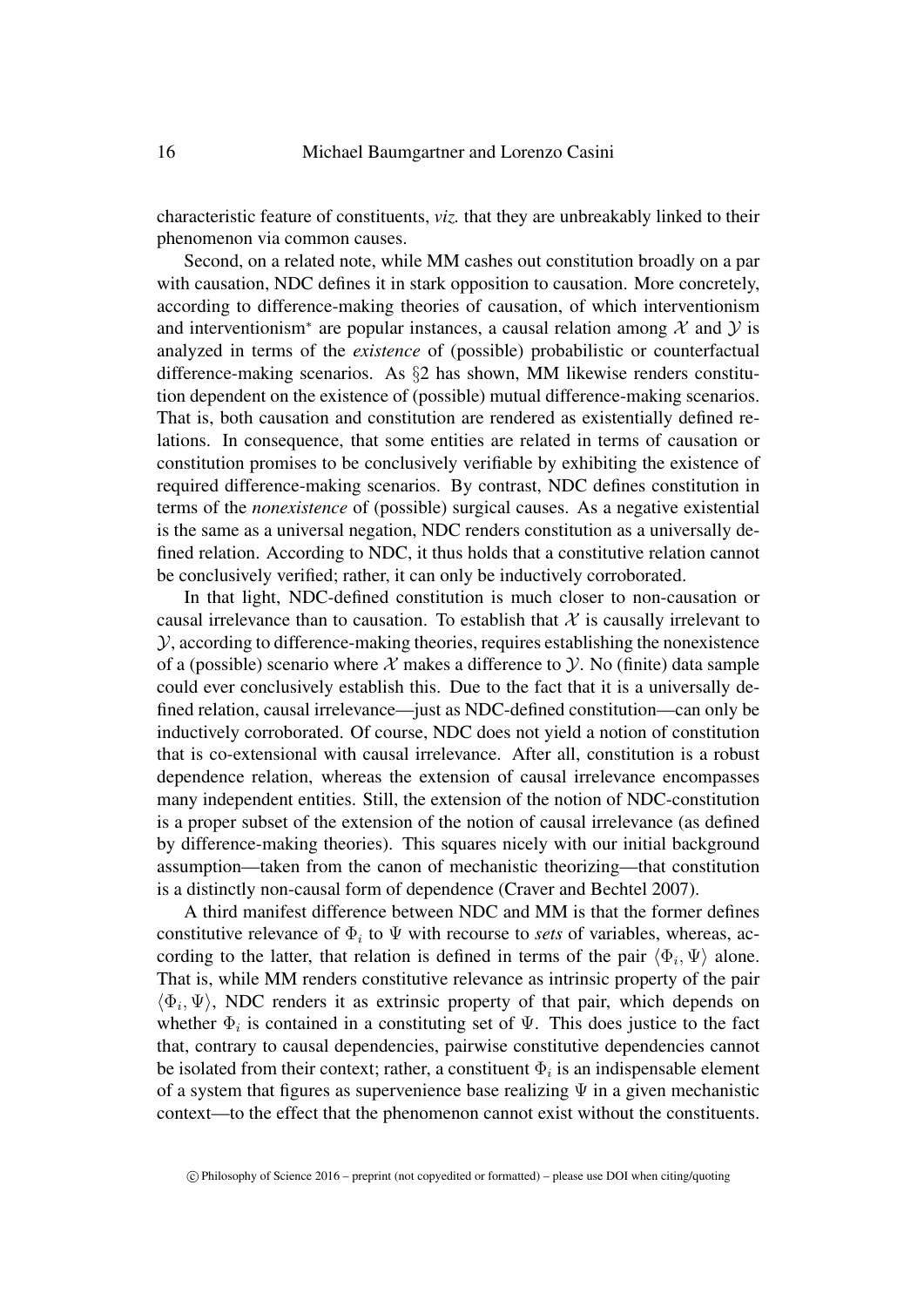At the same time, the set-relativity of [NDC-](#page-14-1)defined constitution does not turn it into a relativized notion. Whether  $\Phi_i$  is a constituent of  $\Psi$  does not depend on the existence of a particular constituting set but on the existence of *any* such set. Moreover, [No De-Coupling](#page-14-1) ensures that constitutive relations are constant across variable set expansions. They either hold relative to all expansions of a set that is common-cause coupled to a scrutinized phenomenon or they do not hold at all.

## <span id="page-16-0"></span>5 Constitutional Discovery in a New Light

As indicated in §[2,](#page-2-0) one of the most attractive features of [MM](#page-4-2) is that it is straightforwardly operationalizable methodologically: to establish that a spatiotemporal part is a constituent of a phenomenon, it is sufficient to produce one successful top-down and one bottom-up intervention each. We have seen, however, that [MM](#page-4-2) does not ground a viable method of constitutional discovery. For reasons of space, we must postpone a methodological operationalization of [NDC](#page-14-1) to another occasion. Still, we want to emphasize that, against the background of [NDC,](#page-14-1) constitutional discovery appears in a very different light than against the background of [MM.](#page-4-2)

The role [NDC](#page-14-1) attributes to experimental manipulations of mechanisms differs fundamentally from the role attributed to them by [MM.](#page-4-2) [MM](#page-4-2) calls for topdown and bottom-up manipulations whose intended purpose is to reveal mutual difference-making. By contrast, [NDC—](#page-14-1)being formulated in terms of commoncause coupling instead of mutual difference-making—does justice to the fact that there cannot exist top-down and bottom-up manipulations in the first place, that is, manipulations that indirectly induce changes on one level of a mechanism by virtue of directly changing the other level. Rather than for mutual differencemaking, [NDC](#page-14-1) requires testing for unbreakable common-cause coupling, which is considerably more challenging than the simple test designs demanded by [MM.](#page-4-2)

Whereas, according to [MM,](#page-4-2) one successful top-down and one bottom-up manipulation warrant an inference to constitution, corroborating the unrestricted universal quantifiers in [Coupling](#page-14-1) and the impossibility operator in [No De-Coupling](#page-14-1) calls for a whole battery of severe tests. In a nutshell, the ways of manipulating a phenomenon  $\Psi$  and the elements of a candidate constituting set  $\Phi$  must be systematically altered while the baseline set of modeled variables  $V$  is gradually expanded, in order to check whether, outside of V, there exist surgical causes that break the common-cause coupling of  $\Phi$  and  $\Psi$ .

That is, testing for the unbreakability of a common-cause coupling calls for maximally diverse manipulations in maximally diverse background conditions. Of course, it will often be infeasible to conduct experiments on the whole space of common causes of a systems's levels, and all variable set expansions are bound

c Philosophy of Science 2016 – preprint (not copyedited or formatted) – please use DOI when citing/quoting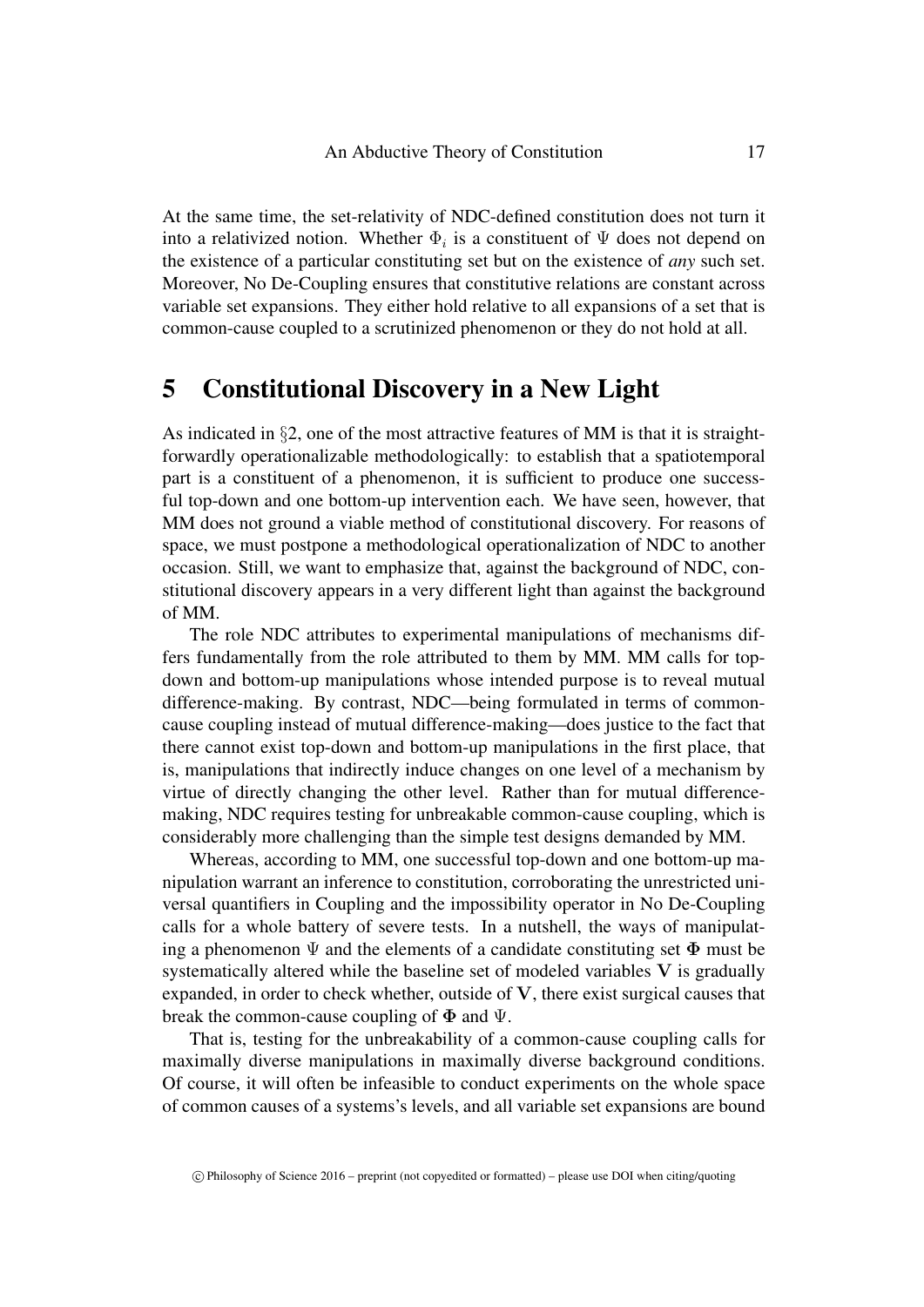to be finite. Therefore, after a finite number of expansions and severe but unsuccessful attempts at breaking recovered common-cause couplings, the satisfaction of [Coupling](#page-14-1) and [No De-Coupling](#page-14-1) by  $\Phi$  and  $\Psi$  must be inductively inferred. This, in turn, licenses an abductive inference to the constitutive relevance of every  $\Phi_i$  in  $\Phi$ .<sup>[10](#page-17-0)</sup> By contrast, if variable set expansions reveal a surgical cause of  $\Psi$  that does not target any element of  $\Phi$ , the common-cause coupling of  $\Phi$  and  $\Psi$  is falsified. Note, however, that this does *not* also falsify the constitutive relevance of a particular  $\Phi_i$  in  $\pmb{\Phi}$  for  $\Psi.$  Even if  $\pmb{\Phi}$  is not a constituting set,  $\Phi_i$  might still be contained in another set  $\Phi'$ , which is unbreakably common-cause coupled to  $\Psi$ . That is, while the common-cause coupling of  $\Phi$  and  $\Psi$  is conclusively falsifiable, constitutive relevance of one particular  $\Phi_i$  in  $\Phi$  is not; rather, that  $\Phi_i$  fails to be constitutively relevant to  $\Phi$  can only be inductively corroborated by means of an extended unsuccessful search for a constituting set comprising  $\Phi_i$ . Overall, as to [NDC,](#page-14-1) *every* constitutional inference—be it to constitution or to non-constitution—inevitably involves an inductive leap.

Independently of how exactly an experimental method of constitutional discovery will eventually look like, we contend that the following methodological consequence of [NDC](#page-14-1) must be respected by any such method. Even under ideal discovery circumstances, no finite number of experimental manipulations can be sufficient to conclusively warrant a constitutional inference. In particular, there does not exist a design for an *experimentum crucis* for constitution. Rather, establishing constitutive relations requires an extended test series exploring the whole space of possible ways of breaking the coupling of macro and micro levels. Only if these tests are unsuccessful, an inference to constitution is warranted. And since the evidence for the unbreakability of common-cause couplings is never conclusive, constitution can only be inductively corroborated.

#### 6 Conclusion

If, as is standardly assumed in mechanistic theorizing, constitution is a non-causal form of dependence, and phenomena are non-reductively supervening on their constituents, constitution cannot be adequately accounted for in terms of mutual difference-making relations, along the lines of Craver's [\(2007\)](#page-19-0) mutual manipulability theory [\(MM\)](#page-4-2)—which likewise invalidates all accounts of mechanistic explanation based on [MM.](#page-4-2) The reason is that different levels of a mechanism can only be manipulated simultaneously, on different causal paths. In other words, the

<span id="page-17-0"></span><sup>&</sup>lt;sup>10</sup>There is no universal rule determining how much a variable set needs expanding before an inference to constitution as defined by [NDC](#page-14-1) is justified. Rather, the justification depends on the particularities of a given research context (e.g., the size of the original baseline set, the nature of the mechanism under scrutiny, or the amount of available prior knowledge about that mechanism).

 $\degree$  Philosophy of Science 2016 – preprint (not copyedited or formatted) – please use DOI when citing/quoting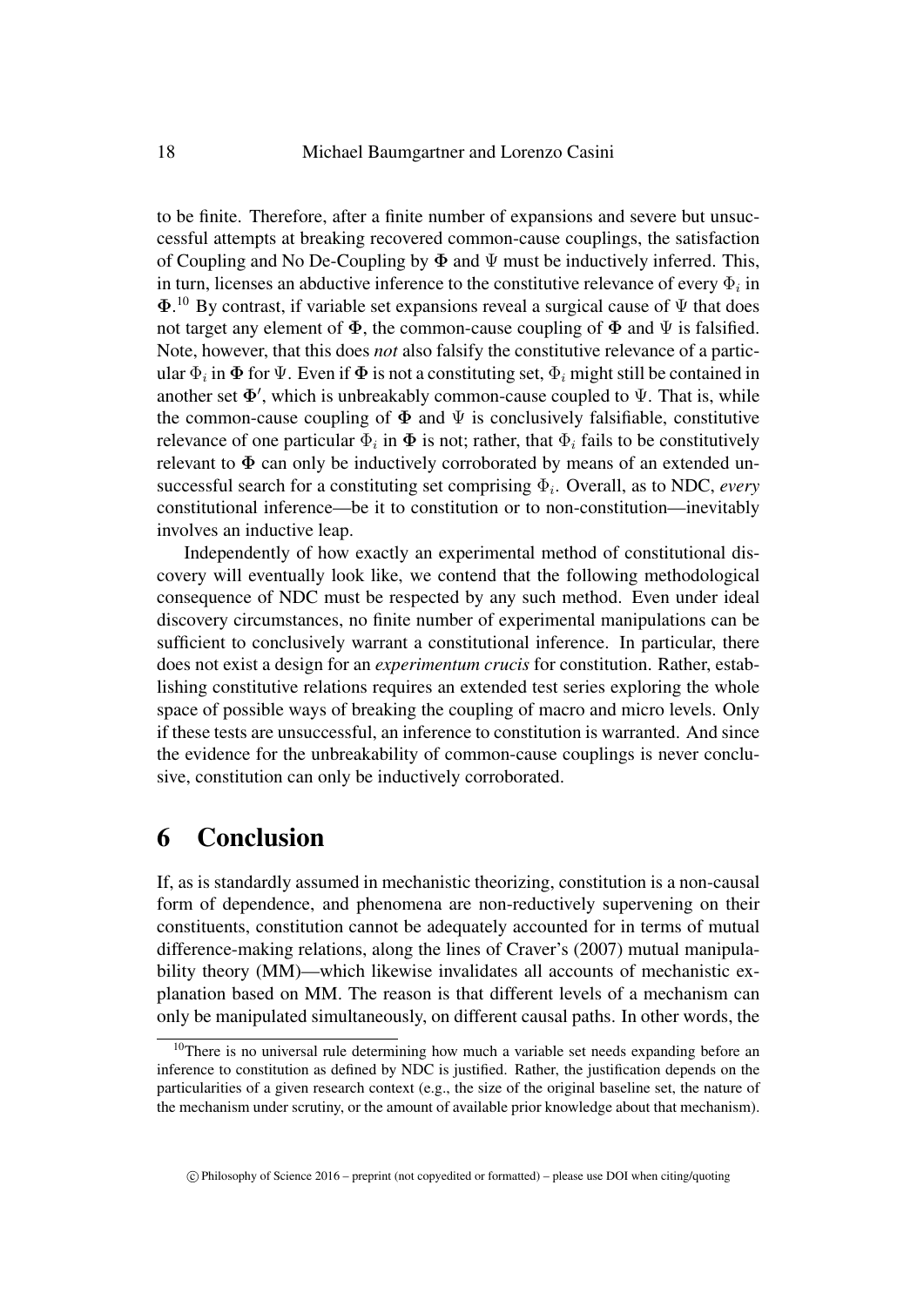top-down and bottom-up interventions required by [MM](#page-4-2) are impossible, because phenomena and their constituents can only be manipulated with a fat hand. In light of the inevitable fat-handedness of interventions on mechanisms the inference to constitution is inherently underdetermined by evidence: for every constitutional model there exists an empirically equivalent pure common-cause model.

In that light, this paper developed an abductive theory of constitution [\(NDC\)](#page-14-1), according to which constitution is a dependence relation that best explains why phenomena and some of their spatiotemporal parts are unbreakably coupled via common causes. Rather than in terms of the possibility of mutual differencemaking scenarios, [NDC](#page-14-1) spells out constitution in terms of the impossibility of such scenarios. Against that background, constitutional inference and discovery appear in a new light. Subject to [NDC,](#page-14-1) establishing that  $\Phi$  is a constituent of  $\Psi$ amounts to establishing that  $\Phi$  is contained in a set  $\Phi$  that is unbreakably commoncause coupled to  $\Psi$ ; this, in turn, calls for a whole battery of experiments exploring the space of possible manipulations of the scrutinized system. The abductive inference to constitution is warranted only if all attempts to de-couple  $\Phi$  and  $\Psi$  have failed.

An obvious question remains: is it possible to faithfully reconstruct constitutional reasoning in science in terms of [NDC?](#page-14-1) [Craver \(2007\)](#page-19-0) contends that [MM](#page-4-2) provides a faithful reconstruction of scientific practice, and he has undertaken considerable efforts to interpret real-life studies on the basis of [MM.](#page-4-2) We have done none of that sort for [NDC](#page-14-1) here. Still, our results demonstrate that [MM](#page-4-2) cannot ground a viable experimental method of constitutional discovery. Hence, if we grant practicing scientists that they uncover constitutive relations based on some viable method—whichever this may be[—MM](#page-4-2) cannot faithfully reconstruct their practice. How well [NDC](#page-14-1) fares in this respect is thus the crucial follow-up question to be answered in future work.

*Acknowledgements* We thank the audiences of the annual conference of the British Society for the Philosophy of Science, Manchester, 2–3 July 2015, and of the European Society for the Philosophy of Science, Düsseldorf, 23–26 September 2015. We are especially grateful to Beate Krickel for very helpful comments and discussions, and to three anonymous reviewers for comments on earlier versions of the paper. This research was generously supported by the Swiss National Science Foundation, grant no. PP00P1\_144736/1 for MB and grants no. CRSII 1\_147685/1 and 100012E 160866/1 for LC.

### References

- <span id="page-18-0"></span>Baumgartner, M. and A. Gebharter (2015). Constitutive Relevance, Mutual Manipulability, and Fat-Handedness. *British Journal for the Philosophy of Science*. doi: 10.1093/bjps/axv003.
- <span id="page-18-1"></span>Casati, R. and A. C. Varzi (1999). *Parts and Places. The Structures of Spatial Representation*. Cambridge, MA: MIT Press.

<span id="page-18-3"></span>Causey, R. L. (1977). *Unity of Science*. Dordrecht: Reidel Publishing.

<span id="page-18-2"></span>Couch, M. B. (2011). Mechanisms and Constitutive Relevance. *Synthese 183*(3), 375–88.

c Philosophy of Science 2016 – preprint (not copyedited or formatted) – please use DOI when citing/quoting